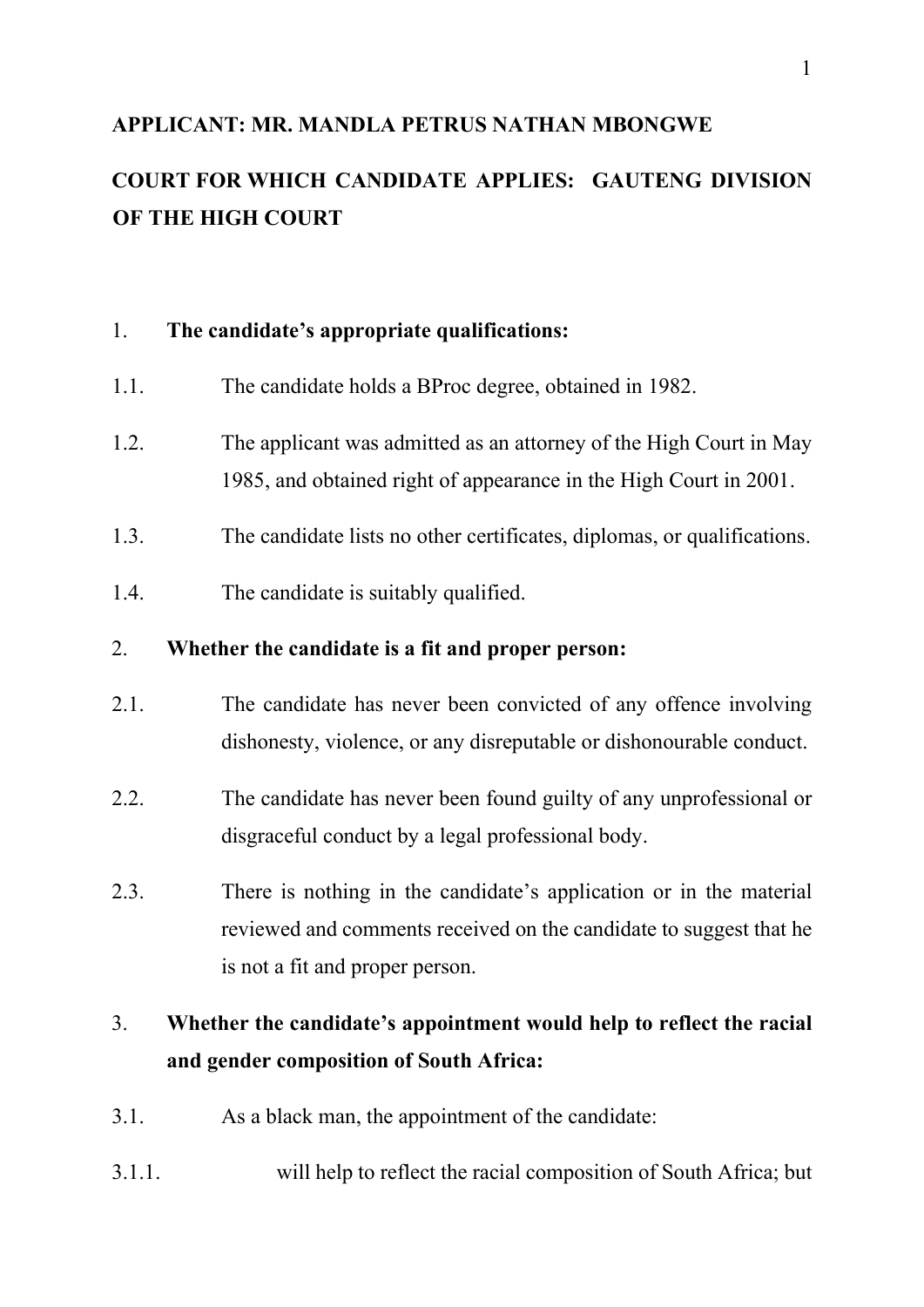3.1.2. will not help to reflect the gender composition of South Africa.

## 4. **The candidate's knowledge of the law, including constitutional law:**

- 4.1. The candidate has lengthy experience in practice, having commenced his articles in 1983 and having commenced practice in his own attorney's firm in 1985.
- 4.2. In his application the candidate lists two cases in which he appeared, that he deems significant:
- 4.2.1. An application on behalf of a boxer against the Gauteng Boxing Control Commission that culminated in the Commission being ordered to, at its expense, have the boxer examined by an independent medical specialist.
- 4.2.2. The claimant's successful challenge, on behalf of homeowners, of agreements concluded with a building society.
- 4.3. Neither of the above two matters are included in the candidate's application or available for consideration by the reviewers, and we are not able to come to any conclusion regarding knowledge of the law or constitutional issues that might be evident therefrom.
- 4.4. The candidate previously applied for appointment as a judge to the Gauteng Division of the High Court. The review prepared by the Johannesburg Society of Advocates ("JSA") in 2016 pointed out that one of the judgments under review gave rise to concern:
- 4.4.1. In *Phakisaworld Fleet Solutions (Pty) Ltd v Mulalo Touring Services and Others* (unreported judgment of the Gauteng Local Division of the High Court, case no. 2011/21217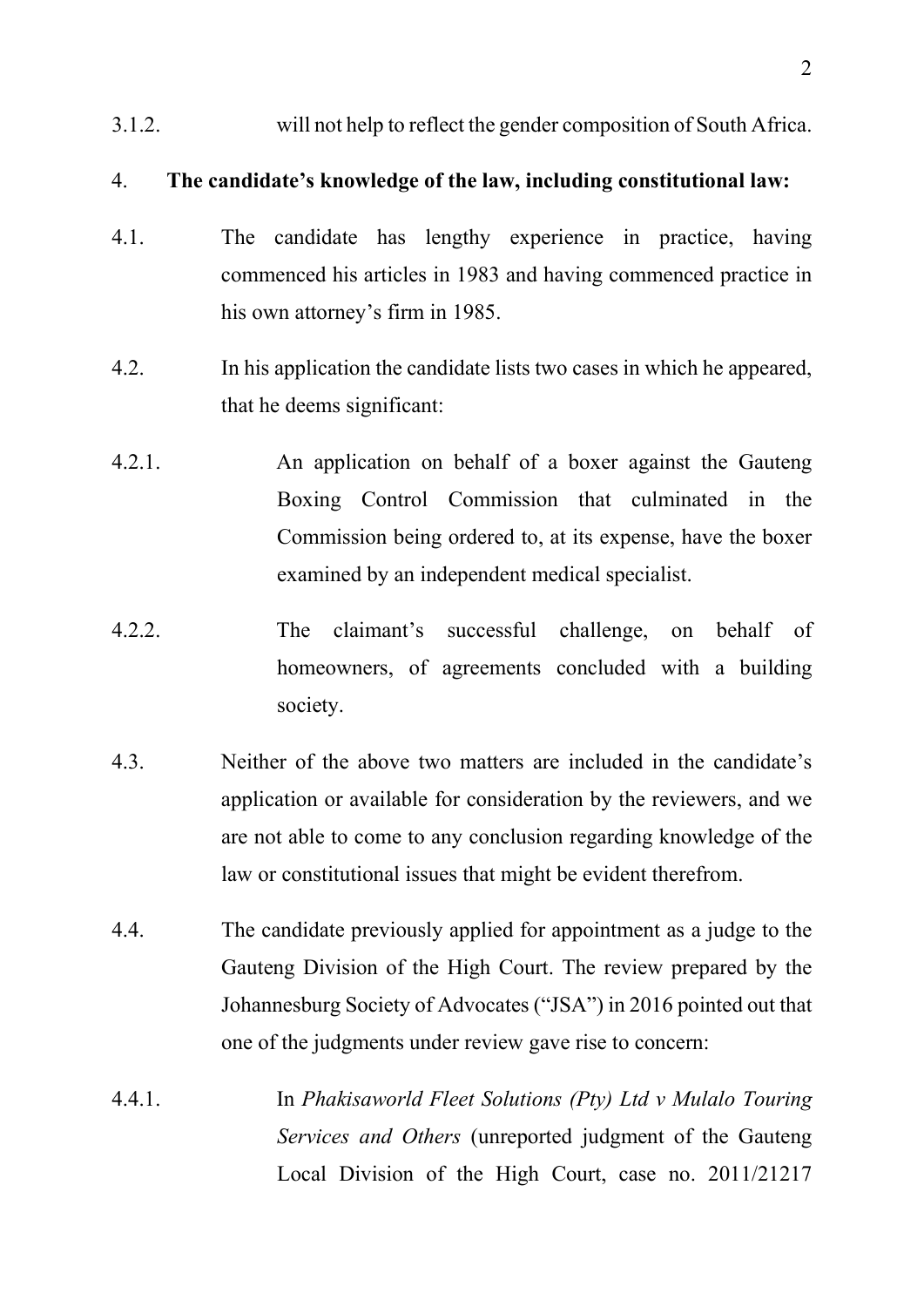handed down on 2 September 2014) the candidate appears to have confused the onus on a point of prescription. The candidate required a plaintiff to pro-actively plead, even before a defence of prescription had been raised, facts in the particulars of claim, which would indicate that the claim had not prescribed. This is a fundamental error.

- 4.4.2. In the same judgment the candidate refused to permit the filing of a replication to the special plea of prescription raised by the defendant on the grounds that the replication sought to introduce a new cause of action. If the replication was to be filed simply to plead facts in response to a defence of prescription (as appears likely), this would again be a fundamental error.
- 4.5. The above concern, even though raised in 2016, remains valid.
- 4.6. In *Naidoo v Minister of Police* (20431/2014) [2015] ZASCA 152, the Supreme Court of Appeal, over and above criticising the complainant's overall conduct of the trial (an aspect that is dealt with in greater detail below) specifically questioned the claimant's knowledge of the law of evidence with reference to the Law of Evidence Amendment Act, Act 45 of 1988 – see paragraph [55] of the SCA judgment.

### 5. **The candidate's commitment to the values of the constitution:**

5.1. In his application the candidate confirms his commitment to Constitutional values and principles.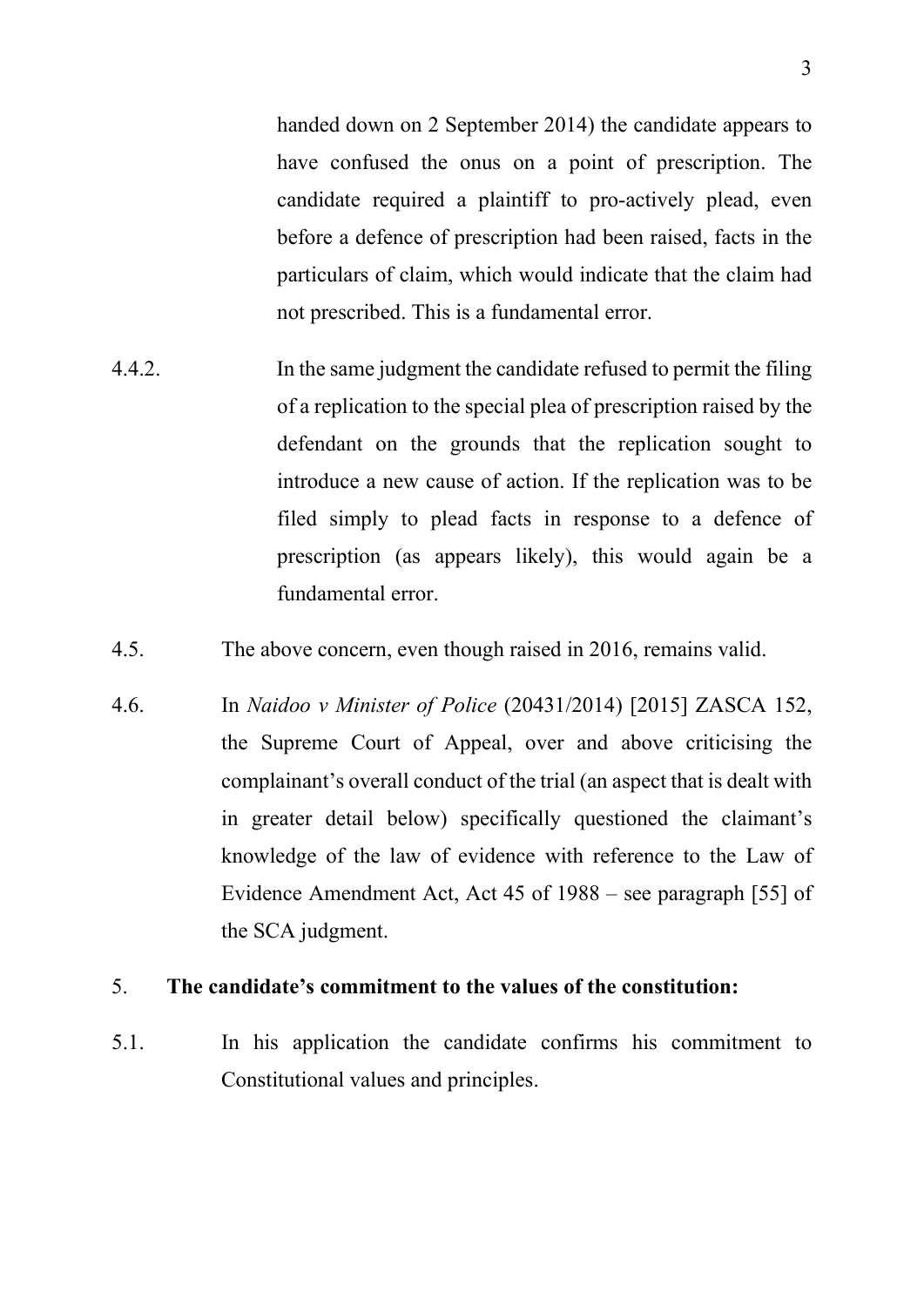#### 6. **Whether any judgments have been overturned on appeal:**

- 6.1. The candidate states that seven of his decisions have been taken on appeal, and that two of these appeals were upheld. Since the date of the candidate's application (26 November 2020) an appeal in respect of a third judgment given by the candidate was upheld. This decision is dealt with in 6.6 and 6.7 below.
- 6.2. The reviewers gained the impression that the candidate is reluctant to grant applications for leave to appeal against his judgments. This may be an aspect that the JSC is desirous of taking up with the candidate in his interview.
- 6.3. The candidate explains that he has given no less than 80 judgments since first being appointed as an acting judge in 2013. We point out that from the judgments available for review, it is evident that some of these judgments were given in unopposed applications.
- 6.4. The candidate did not list the decisions that were taken on appeal, or the matters that were successfully appealed.
- 6.5. As mentioned above, the candidate's decision in *Naidoo v Minister of Police* was overturned on appeal. In that matter:
- 6.5.1. The plaintiff claimed damages from the Minister of Police based on: (1) a negligent breach by police officers of their duty of care to the plaintiff, after police officers' conduct breached the plaintiff's rights under the Domestic Violence Act, Act 116 of 1998; (2) her illegal arrest without a warrant whilst she was seeking assistance from the police under the Domestic Violence Act; and (3) assault suffered by the plaintiff at the hand of police officers while seeking assistance from them.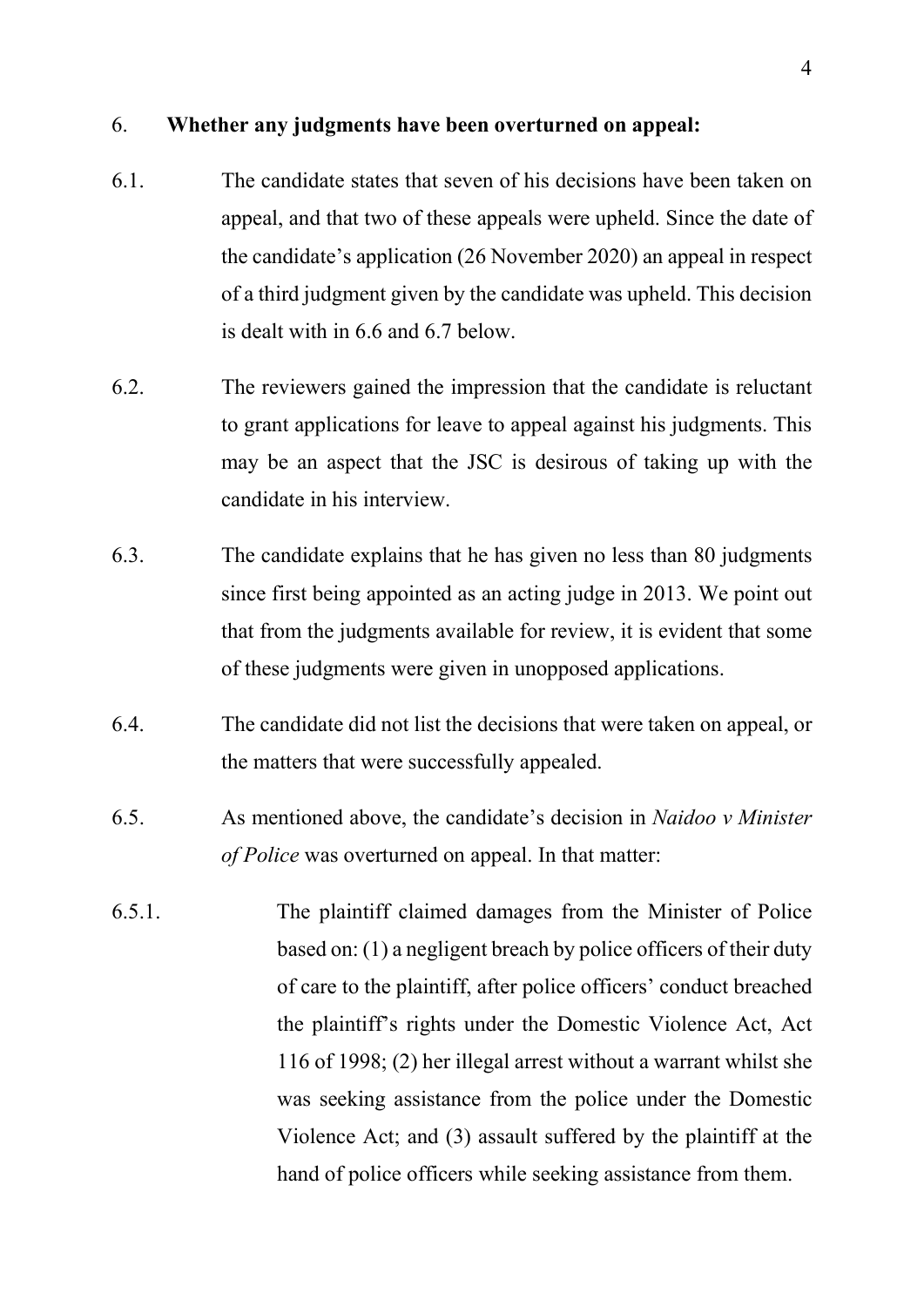- 6.5.2. The candidate dismissed the plaintiff's claims, and held that: (1) the Minister could not be held liable because all the members of the SAPS who were said to have breached the legal duty allegedly owed to the appellant under the Act, were not cited as defendants; (2) as one of the police officers cited as defendant had died before the trial, it was incumbent upon the plaintiff to substitute his estate or its representative as a party in the action; and (3) the arrest and detention of the plaintiff was lawful since there had been a counter-complaint of domestic violence laid against the plaintiff by her former husband.
- 6.5.3. The SCA overturned the candidate's findings in all respects.
- 6.5.4. The candidate refused the plaintiff's application for leave to appeal, and the plaintiff had to apply for leave to appeal to the Supreme Court of Appeal.
- 6.6. On 5 February 2021, a full bench of the Gauteng Division of the High Court overturned the candidate's decision in the matter of *ABSA Bank Ltd v Centurion Bus Manufacturers (Pty) Ltd*. We do not have a citation or reference for the candidate's original judgment which emanated in 2016. The reference for the appeal judgment is *ABSA Bank Ltd v Centurion Bus Manufacturers (Pty) Ltd*  (A46/2018) [2021] ZAGPPHC 48.
- 6.7. In the *ABSA Bank* matter the appeal bench held that the candidate, even though relying on the correct authorities and case law, incorrectly applied the test in respect of an application for absolution from the instance.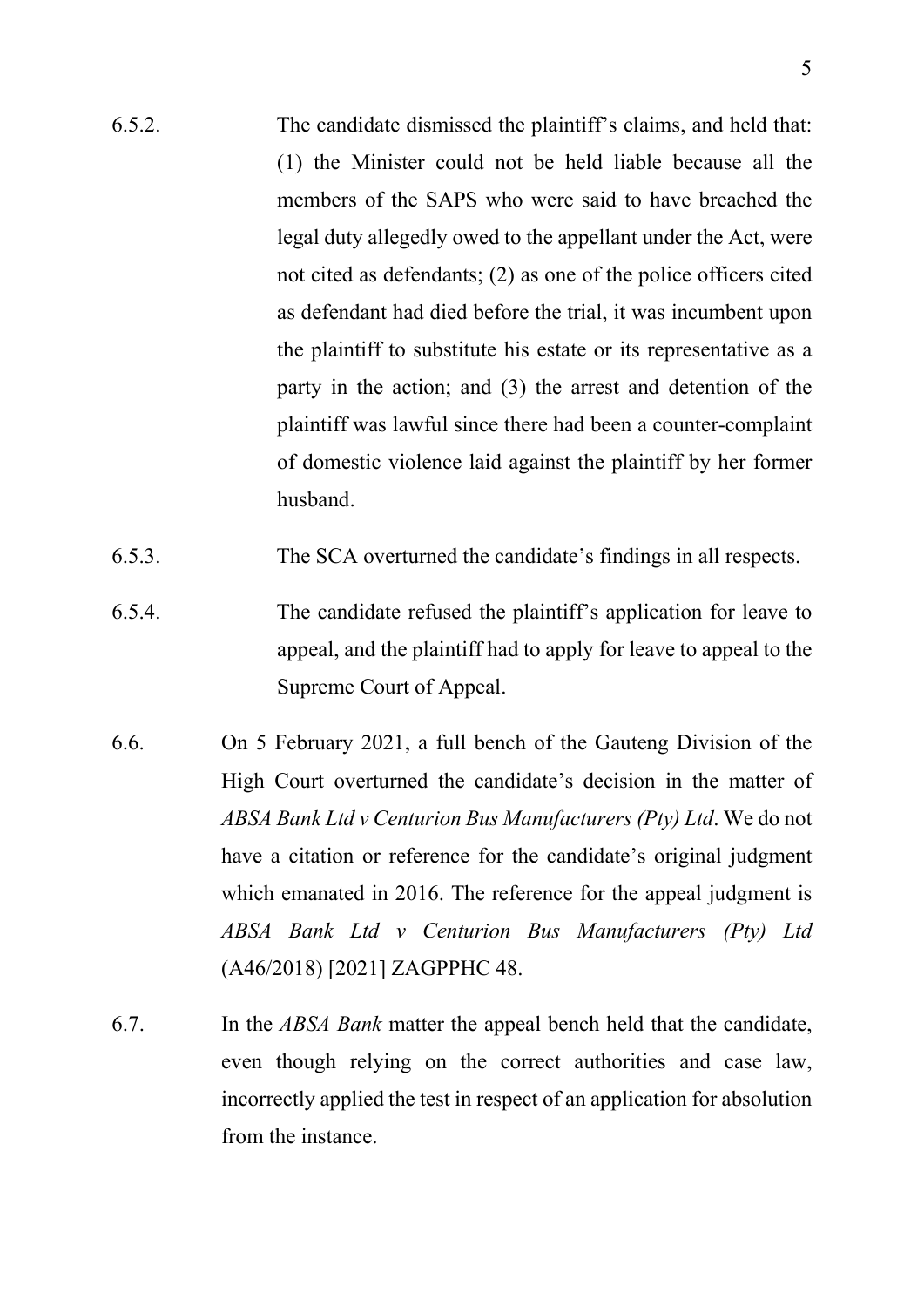- 6.8. We do not have the particulars of the third matter that was apparently successfully appealed.
- 6.9. In addition to the three judgments that have been successfully appealed, two of the candidate's judgments have been overruled by other courts. These judgments are *Mokubung v Mamela Consulting & Others* (87653/2016) [2017] ZAGPPHC462 (14 June 2017) and *Manamela v Du Plessis t/a Debt Safe & Others* (78244/2016) [2017] ZAGPPHZ289 (21 June 2017).
- 6.10. In these two matters the candidate handed down judgments that were in all respects identical, save for the details of the litigating parties and the date of the hearings. It is not clear whether this is a practice regularly adopted by the candidate.
- 6.11. In the *Mokubung* and *Manamela* matters, the candidate relied on the judgment in *Universal City Studios Inc v Network Video (Pty) Ltd* [1986] ZASCA 3; 1986 (2) SA 734 at 754 as authority to conclude that the High Court has inherent jurisdiction to grant a remedy that was not catered for in the National Credit Act.
- 6.12. In *Phaladi v Lamara & Another; Moshesha v Lamara & Others* (20480/2017; 20481/2017) [2018] ZAWCCHC1 (reported as 2018/3 SA 265 (WCC)) the court overruled the candidate's decisions in *Mokubung* and *Manamela*, levelling the following criticisms at the candidate's reliance on *Universal City Studios:*
- 6.12.1. It is only the regulation of court's own procedures and processes that was referred to in the *Universal City Studios* matter.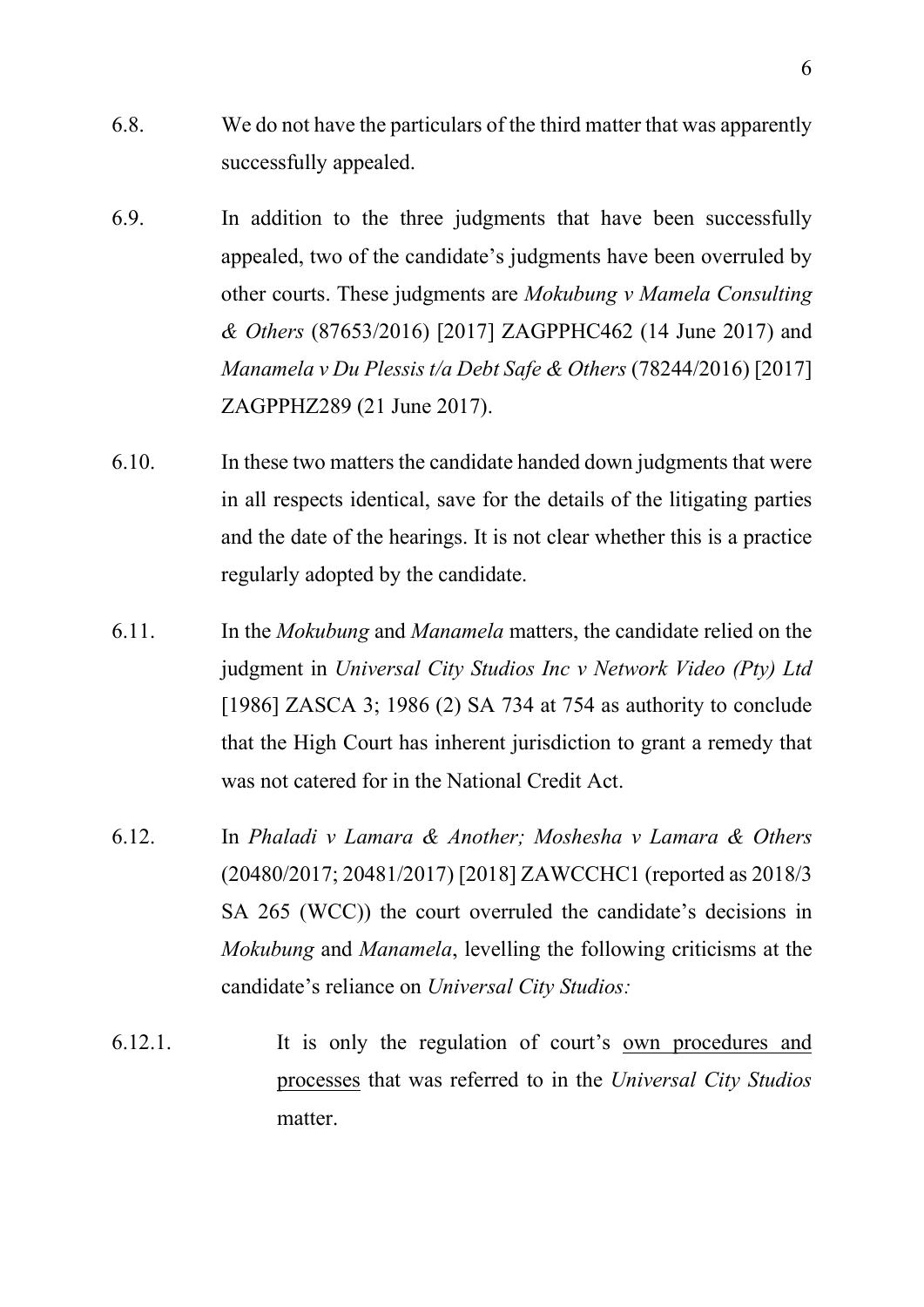- 6.12.2. In the area of law regulated or determined by statute, a court is under a duty to interpret and apply legislative enactments in a matter that promotes the spirit, purport and objects of the Bill of Rights. However, in striving to do so, a court cannot in its construction of the legislation *"do violence"* to the language used by the legislature.
- 6.12.3. The court's powers do not extend to improving legislation by providing measures or remedies that the statutory enactments do not afford, merely because the court considers it would be just and equitable that they should be afforded.
- 6.12.4. To purport to improvise legislation, would be in effect to assume a legislative function and thereby trench impermissibly on the domain of the legislative branch of Government.
- 6.12.5. Any contemplation of the width of the Superior Court's powers that fails to acknowledge and respect the above limitations, is likely to lead to a fundamentally misconceived conception of the actual intent.
- 6.13. As further explained by the court in *Phaladi* (in footnote 6 to the judgment), the candidate omitted a word from the phrase quoted from *Universal Studios* that resulted in a "critical distortion" of the phrase's actual import, and then relied on this distortion in order to justify the relief given.
- 6.14. The candidate's *Mokubung* and *Manamela* judgments were also overruled by a Full Bench of the Gauteng Local Division in the matter of *Van Vuuren v Roets & Others* (37407/2018) [2019]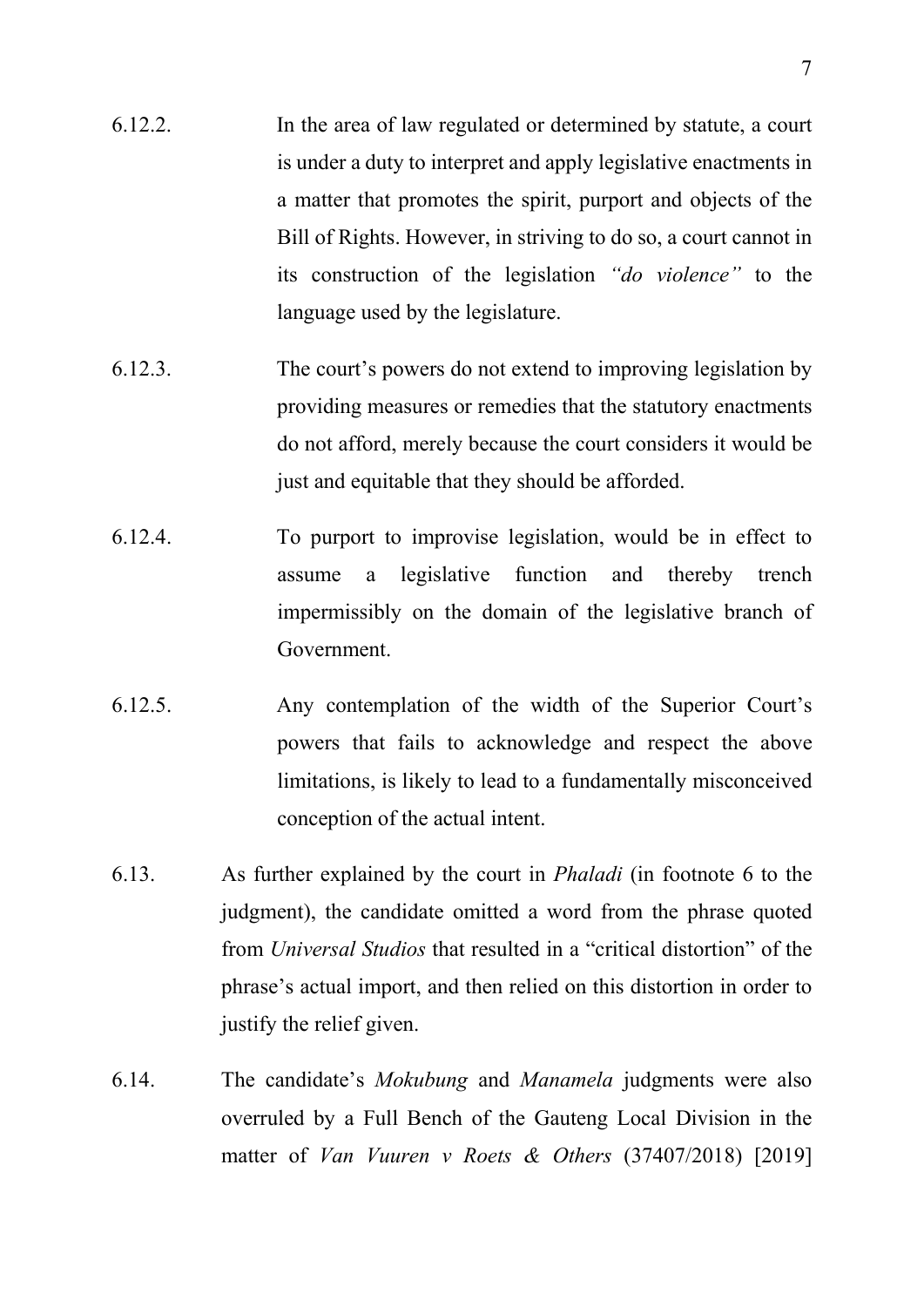ZAGPHJC 286; 2019 (6) SA 506 (GJ), the Full Bench holding, with reference to the candidate's decisions, as follows:

- 6.15. "[44] From the traverse of the statute it is plain that the High Court cannot assert jurisdiction in the manner held by the decisions in the Gauteng Division in Manamela v Hein du Plessis & Others 2016/78244 (GJ); Mokubung v Mamela Consulting & Others 2016/87653 (GP); and Magadze v ADCAP 2016/57186 (GP). They are hereby overruled. The premise that resort could be had to the court's inherent jurisdiction, common to all these decisions, was inappropriate. Moreover, the notion that the courts could supply a remedy that was not to be found within the four corners of the NCA was misconceived."
- 6.16. The candidate's "critical distortion" of the actual import of the principle in *Universal City Studios*, and the improper resort to the court's inherent jurisdiction, would indicate that:
- 6.16.1. The candidate does not have an intuitive sense for the limits of the court's inherent powers. Even if the candidate misapplied the principle from *Universal City Studios* because of an incorrect quote or submission made by counsel, one would expect an astute judge to immediately recognise that the reference cannot be correct.
- 6.16.2. There is an indication that the candidate would continue to be at risk of judicial overreach, and to breach the doctrine of separation of powers.
- 6.17. The candidate's judgment in the matter of *Pioneer Foods (Pty) Ltd v Eskom Holdings SOC Ltd & Others* (2018/16) [2020] ZAGPJHC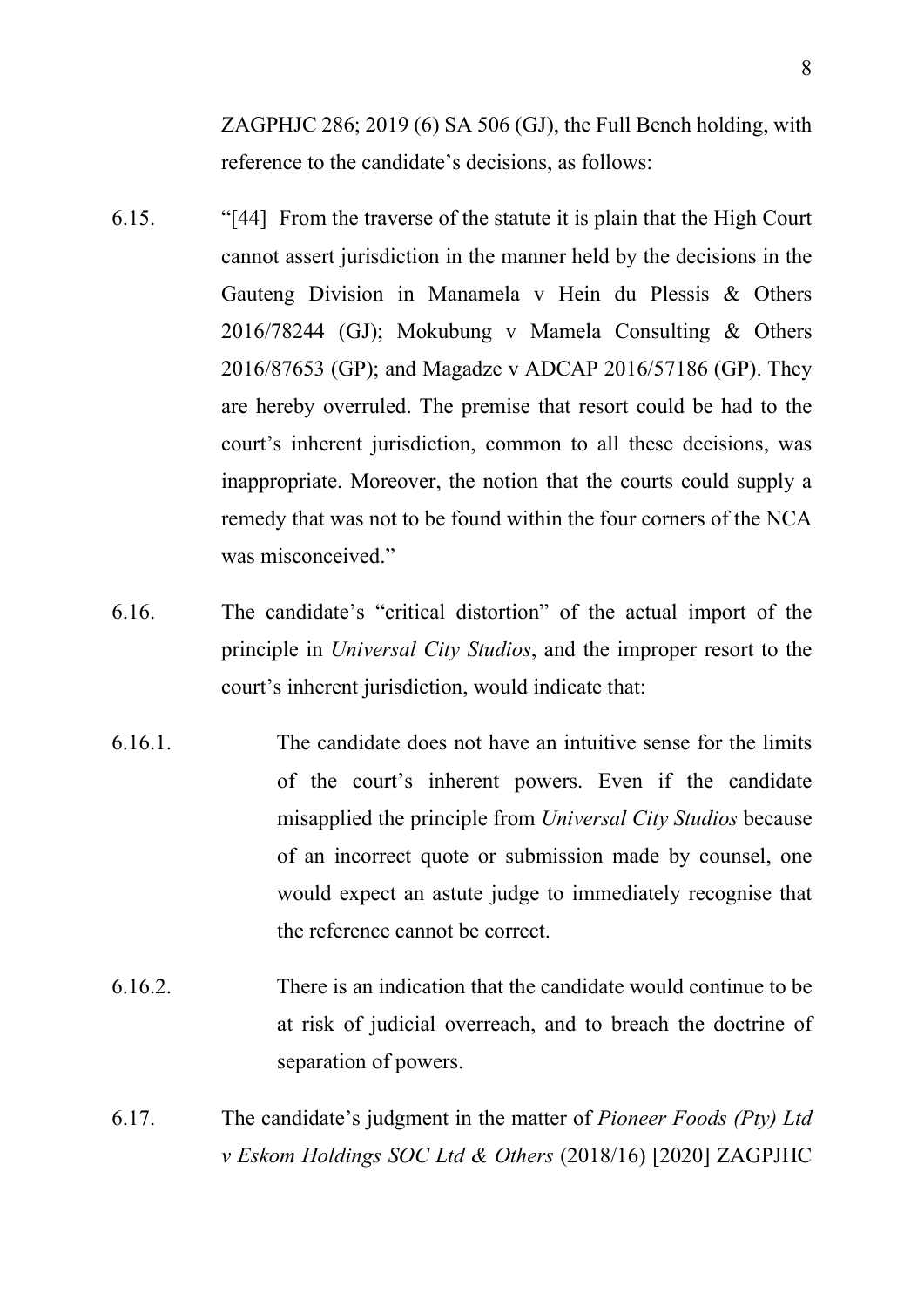is currently the subject matter of an application for leave to appeal to the SCA, pursuant to the candidate refusing an application for leave to appeal. Given that the application for leave to appeal is pending, it would not be prudent to express any views in respect of the candidate's judgment.

## 7. **The extent and breadth of the candidate's professional experience:**

- 7.1. The candidate has extensive professional experience as a director of his own law firm, from 1 June 1985 to date. This was briefly interrupted over the period 1 January 2006 to 31 August 2017, when the candidate practised as a director at Moodie & Robertson Attorneys.
- 7.2. The candidate lists his litigation experience as follows:
- 7.2.1. Personal injury matters 80%;
- 7.2.2. Criminal  $law 10\%$ ;
- 7.2.3. Family law and other unspecified civil matters 8%;
- 7.2.4. Administrative law 1%;
- 7.2.5. Labour law  $-1\%$ ; and
- 7.2.6. Constitutional law  $-0\%$ .
- 7.3. The candidate records that he has not published any material either in the field of law, or outside thereof.
- 7.4. The candidate records that he occasionally appears in court, but that "very few cases" require his personal appearance given that almost all litigation work is assigned to younger attorneys and candidate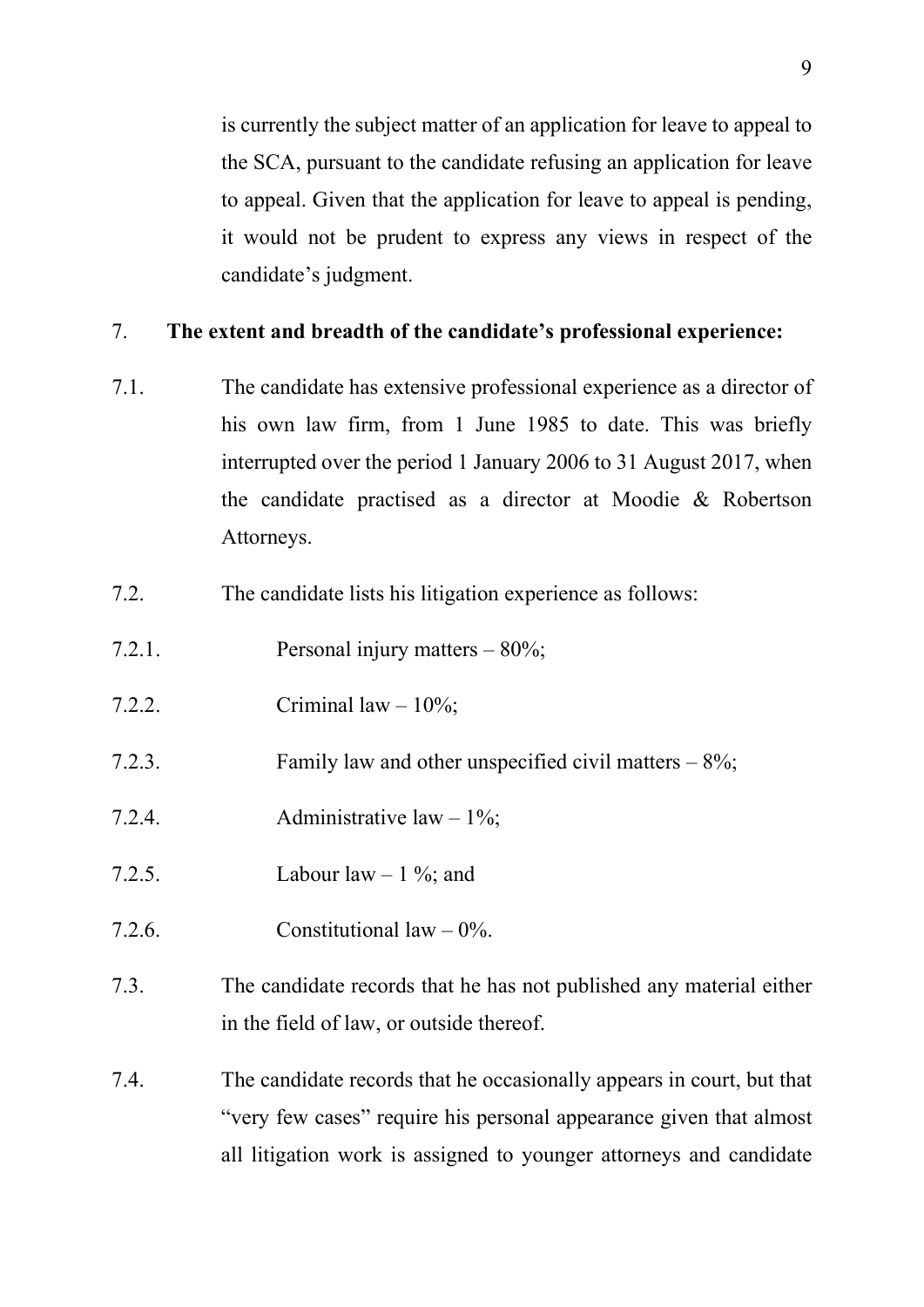attorneys. It is not clear whether the candidate has personally appeared in the High Court.

- 7.5. None of the cases in which the candidate appeared as instructing attorney have been reported in the law reports.
- 7.6. Ideally, a wider range of experience would be desirable.

## 8. **The candidate's linguistic and communication skills:**

- 8.1. Some of the judgments reviewed contain leaps of logic that make the judgments difficult to follow.
- 8.2. Other than this, the candidate appears to have good linguistic and communication skills.

## 9. **The candidate's ability to produce judgments promptly:**

9.1. No concerns were noted in this regard.

## 10. **The candidate's fairness and impartiality:**

- 10.1. In the 2016 review pertaining to the candidate, it was noted that a number of complaints had been received from members of the JSA pertaining to the candidate:
- 10.1.1. descending into the arena; and
- 10.1.2. refusing to listen to argument or to be persuaded by judicial authority emanating from higher courts, including the Supreme Court of Appeal and the Constitutional Court.
- 10.2. This led the reviewers to conclude that the candidate, even as an acting judge, has a tendency not to act in a fair and impartial manner, and that permanent appointment is unlikely to dampen this tendency.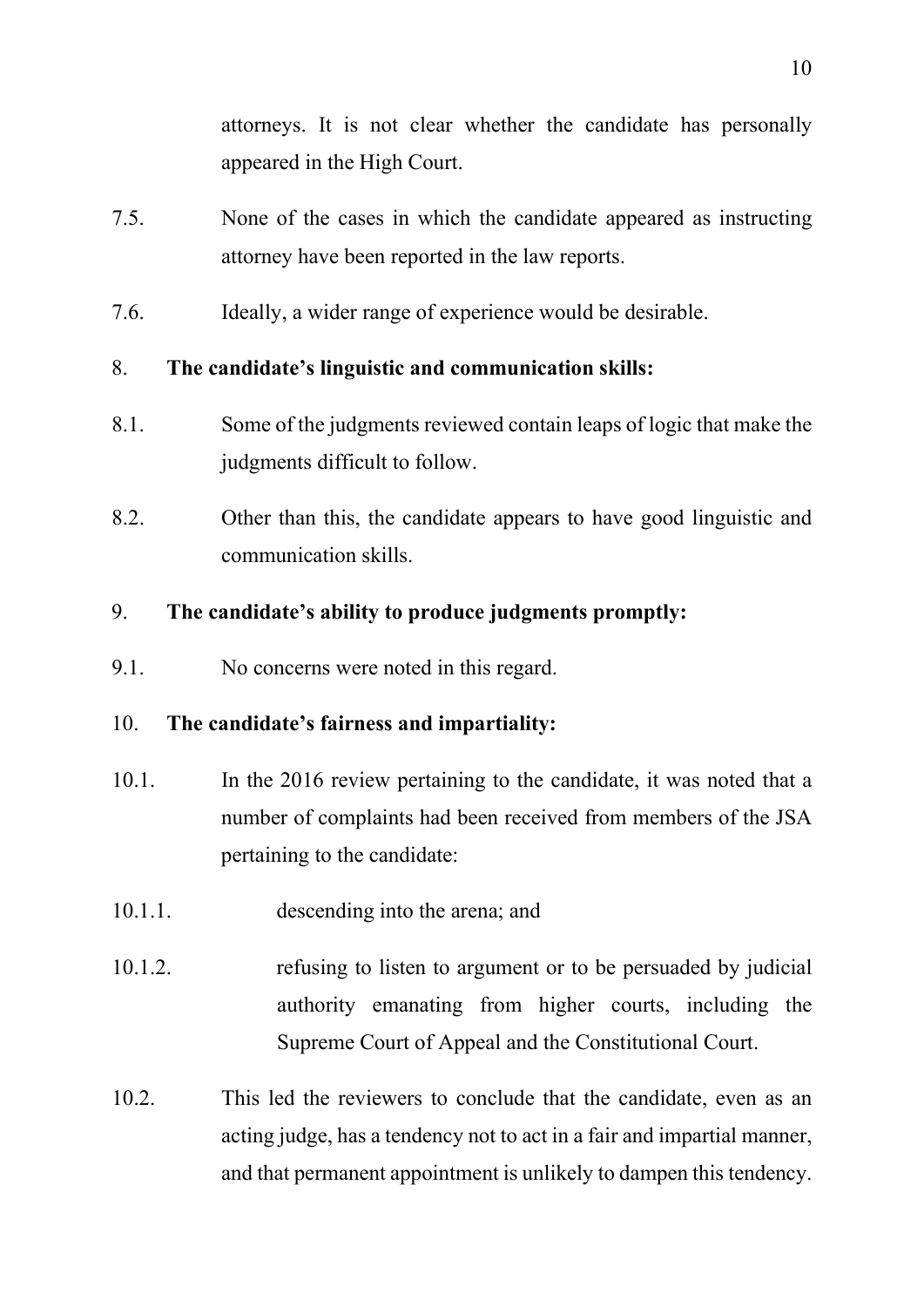- 10.3. The JSA did not receive similar complaints when compiling this review.
- 10.4. With regard to the candidate's fairness to litigants, we do however wish to draw the attention of the JSC to the content of paragraph 15.4 below and to the critique levelled by the SCA against the candidate, following his treatment of the plaintiff in the *Naidoo* matter. Of crucial relevance is the statement by the SCA that there was an accurate submission by counsel that the plaintiff in that matter suffered *"tertiary victimisation"* at the hands of the trial court presided over by the candidate. This conduct transcends complaints based on the treatment of counsel, and is evidently of a serious nature.

## 11. **The candidate's independent mindedness:**

11.1. There is no indication that the candidate is not independently minded.

## 12. **The candidate's ability to conduct court proceedings:**

- 12.1. In the 2016 review compiled by the JSA in respect of the candidate, the reviewers recorded a number of reservations regarding the manner in which the candidate conducted court proceedings. Summarised, these were:
- 12.1.1. The candidate's apparent unwillingness to listen to argument in matters where he appeared to have already formed a view on the merits of the matter.
- 12.1.2. The candidate's conduct in a custody dispute, where the candidate suggested removing a child from its parents and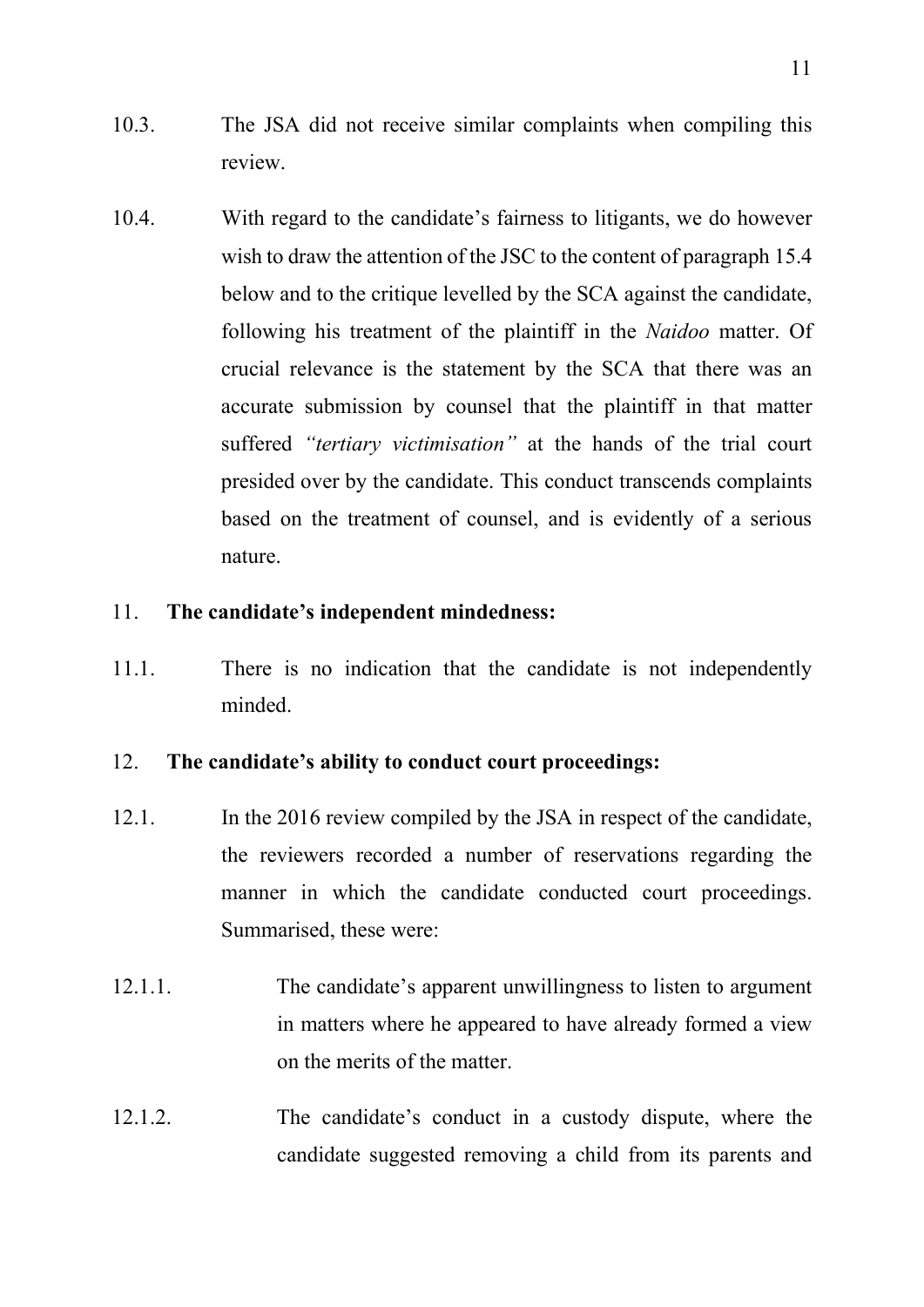placing him or her in foster care when the candidate had not yet heard the merits of the application. It was also reported that the candidate stated in open court that he would maintain the status quo in the matter regarding the custody of the child as the child was "not dead yet." These remarks were upsetting to the parents of the child. If true, these remarks are regrettable, unbecoming of a judicial officer, and insensitive to the parties concerned.

- 12.1.3. The candidate's conduct in unopposed motion court where he is reported to have refused to follow binding judicial precedent, displayed a poor understanding of commercial matters, and on one occasion, declined to grant judgment but instead fashioned an order which was neither sought nor competent, save by agreement between the parties.
- 12.2. No additional reports of concerning objectionable conduct were submitted to the JSA when this review was compiled.
- 12.3. We are however of the view that the candidate's conduct in *Naidoo*, as referred to by the SCA, warrants further enquiry by the JSC.

#### 13. **The candidate's administrative ability:**

- 13.1. The candidate has successfully conducted a firm of attorneys since 1985. This would suggest administrative skill.
- 13.2. He has also served as a member of a number of committees and as chair of at least one committee. This would also suggest administrative ability.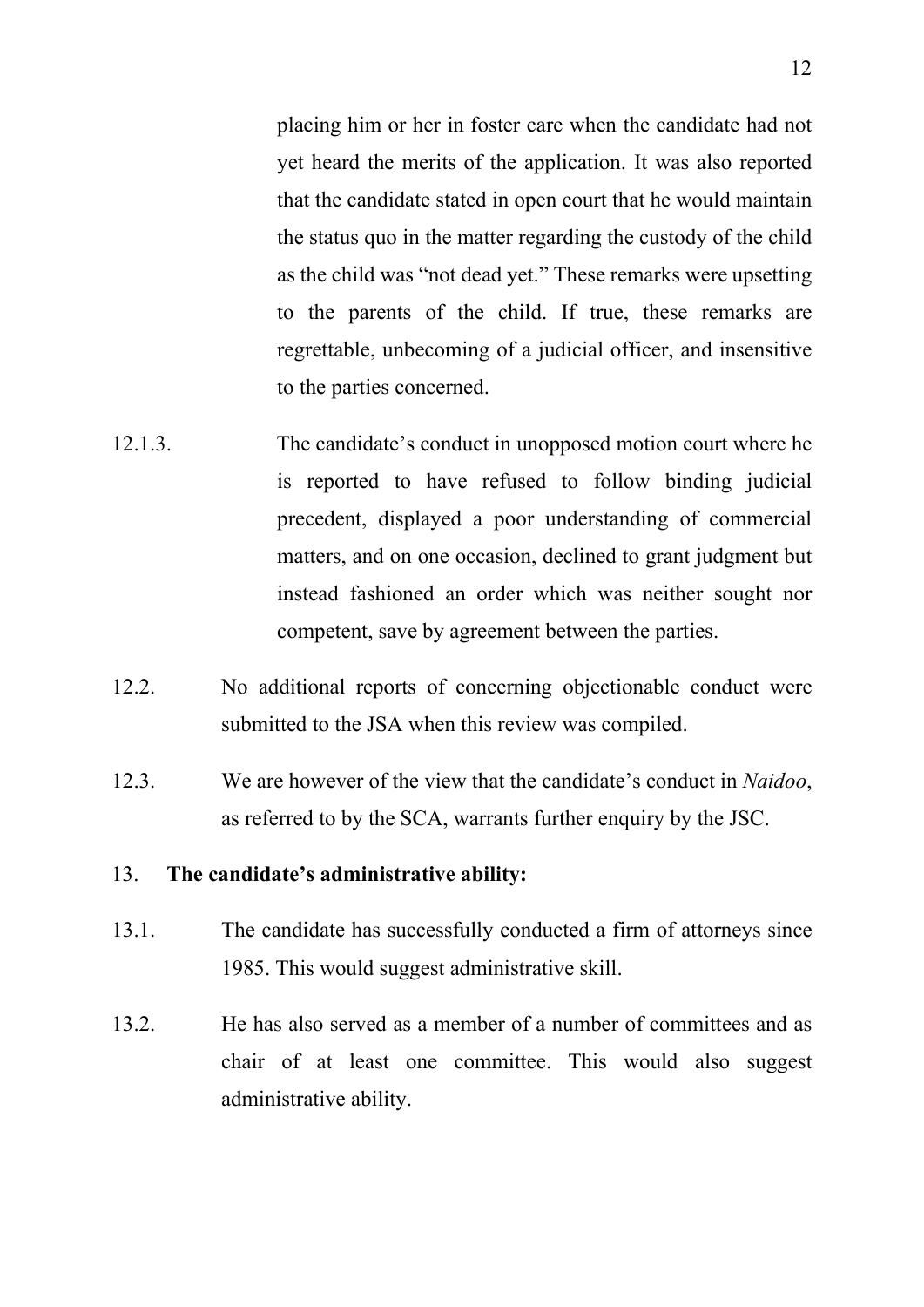# 14. **The candidate's reputation for integrity and ethical behaviour:**

14.1. No adverse comments were received.

## 15. **The candidate's judicial temperament:**

- 15.1. We refer to what is set out in paragraphs 10 and 12 above.
- 15.2. In addition, the JSA's previous review submitted that judgments delivered by the candidate in *Eskom Holdings Ltd v Transdeco GTMH (Pty) Ltd and Another* [2014] ZAGPJHC 89 and *Madimabe v Transdeco GTMH (Pty) Ltd and Others* [2014] ZAGPJHC 96 both disclose matters of concern:
- 15.2.1. In both judgments the candidate expressly declined to follow a minority concurring judgment delivered by Harms and Grosskopf JJA in *Barlows Tractor Company (Pty) Ltd v Townsend* 1996 (2) SA 869 (SCA). The two judges of appeal that were in the minority dealt with an interpretation of statute issue that was not dealt with by the majority of the court. The minority relied on their interpretation as an additional reason for concurring with the majority. While the minority judgment of the Supreme Court of Appeal might not have been binding on the candidate, one would have expected a judge sitting in the High Court to advance strong and cogent reasons for declining to follow such authority. The candidate's reasons for departing from the relevant *dictum* were not detailed and were contained in a single paragraph of the relevant judgment.
- 15.2.2. Despite the fact that the opposition to the application in *Eskom Holdings* appears to have been taken, at least in part, on the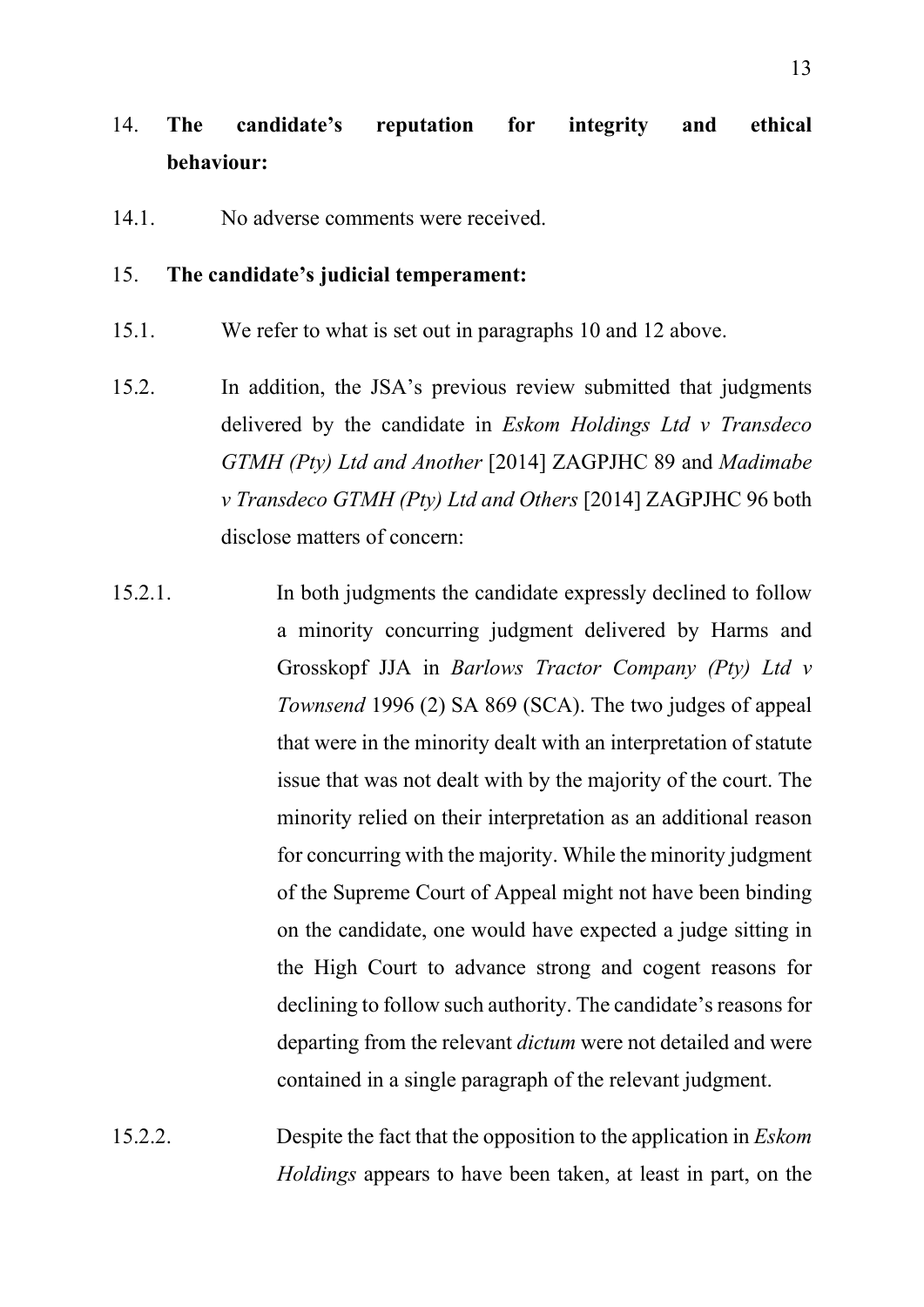strength of the Supreme Court of Appeal *dictum* in *Barlows Tractor*, the candidate labelled the opposition "vexatious". This was unwarranted in the circumstances.

- 15.2.3. The candidate denied leave to appeal in *Eskom Holdings*  solely on the grounds that the candidate did not think that any other court would reach a different conclusion. Given that two Supreme Court of Appeal judges had reached a different conclusion and he had departed from them, it is unclear how the candidate could have reached the conclusion that he did, that no other court would find differently.
- 15.3. The above two cases were noted specifically for the concerning lack of thoroughness and open-mindedness in reasoning which they appear to indicate.
- 15.4. The most serious question concerning the candidate's judicial temperament, emanates from the SCA. In deciding the appeal against the candidate's decision in the *Naidoo* matter, the SCA made scathing remarks regarding the candidate's conduct of the proceedings. It is submitted that these remarks warrant further scrutiny by the JSC. The remarks are quoted verbatim below:

*"[50] Before concluding, it is unfortunately necessary to comment on what I consider to be the unacceptable manner in which the learned judge conducted the trial. There are several instances that demonstrably show the frequency with which the appellant's legal representative was hampered in her presentation of the appellant's case in the court below. On occasions too numerous to detail in this judgment, the legal representative was unduly denied the opportunity to*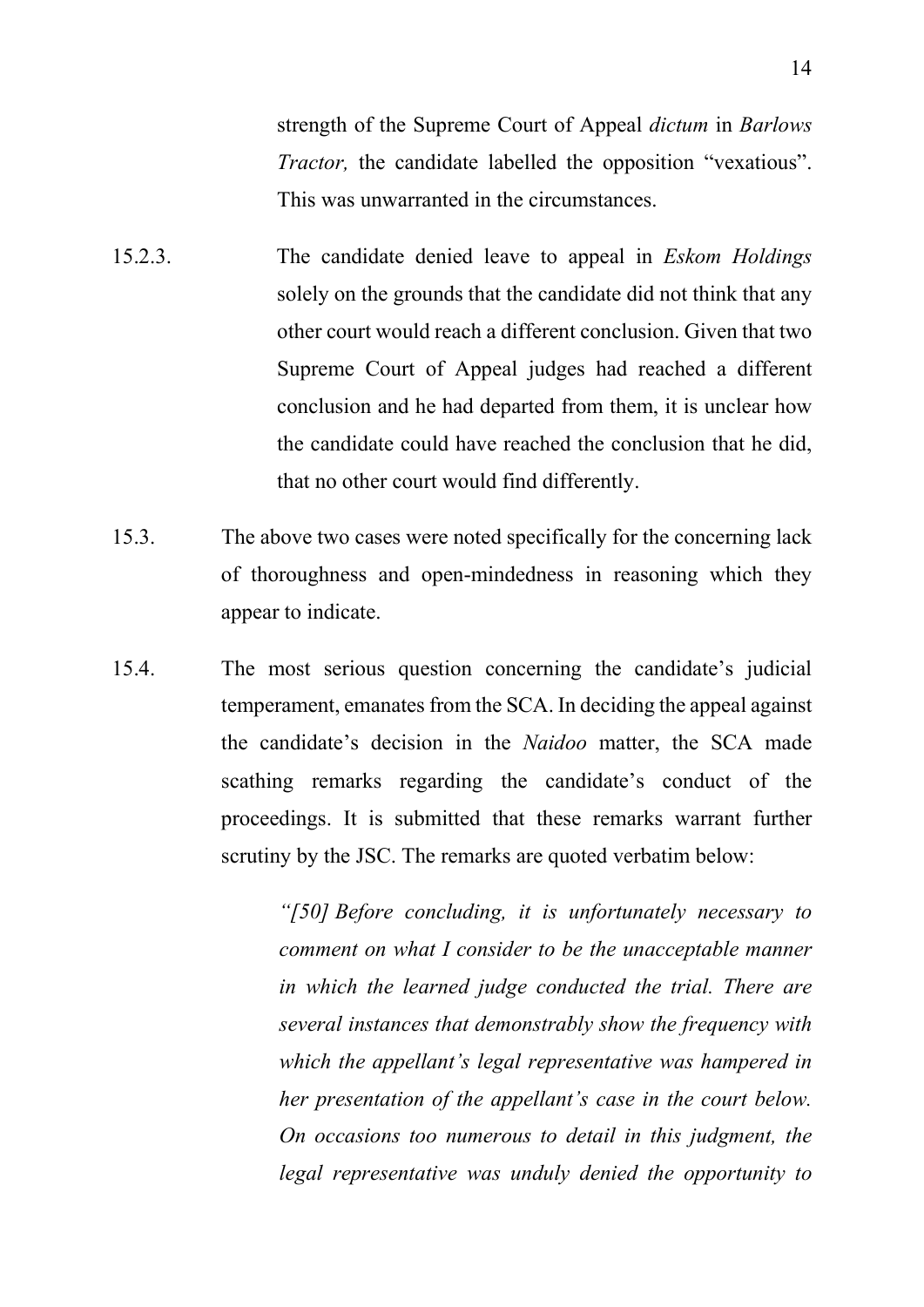*deal with critical issues pertinent to the appellant's case. The legal representative was, inter alia, precluded from eliciting evidence from the appellant concerning: (a) what her daughter and sister had told her even though the court below had been informed that they would be called as witnesses, as indeed they were; and (b) the things that the appellant had discussed with Perumal concerning her experiences with the police. The learned trial judge disallowed these and other related questions because he wrongly perceived that the evidence that the appellant sought to give would be hearsay and thus inadmissible.* 

*[51] The disallowance of such evidence was a manifestation of the fundamental misconception on the part of the learned judge as to what constitutes hearsay evidence. He was seemingly oblivious to the existence of the Law of Evidence Amendment Act 45 of 1988 and even most significantly and troubling the import of s 3(1)(b) and s 3(3) thereof both of which provide for the provisional admission of hearsay evidence if the person upon whose credibility the probative value of such evidence depends, will testify at such proceedings. Thus the appellant ought to have been permitted to proffer such evidence and it was wrong of the learned judge to impose a blanket embargo, as he had done, on such evidence.*

*[52] Even more disconcerting were the numerous unwarranted interruptions by the learned judge when he wrongly prevented or restricted, at critical stages of the trial, the appellant's legal representative when she led or cross-*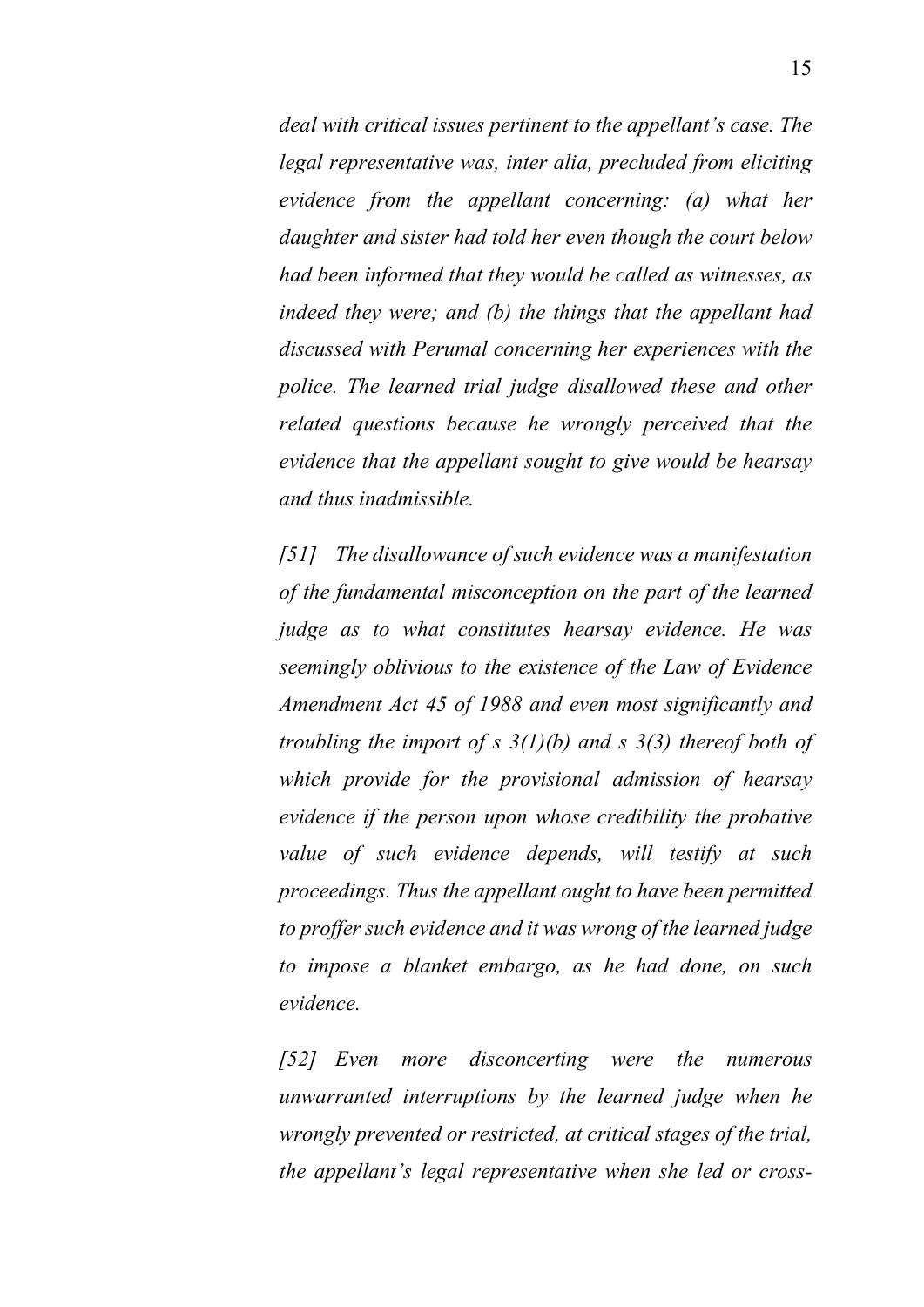*examined witnesses. To compound matters, some of the interventions bordered on discourtesy and cynicism towards the witnesses, and counsel were not spared either. In Distillers Korporasie (SA) Bpk v Kotze 1956 (1) SA 357 (A) at 361A-H this court considered the question whether disallowing legitimate questions sought to be put to a witness by cross-examining counsel is an irregularity. This court answered that question thus:*

*'The first question to be considered was whether there had been an irregularity. The answer could not be in doubt. The disallowance of proper questions sought to be put to a witness by cross-examining counsel is an irregularity which entitles the party represented by the cross-examiner to relief from a Higher Court, unless that Court is satisfied that the irregularity did not prejudice him.' (Citations omitted.)*

*Although these remarks were made in relation to crossexamination, by parity of reasoning, they apply with equal force to examination-in-chief.*

*[53] The impartial adjudication of disputes which come before the courts is the cornerstone of our legal and judicial system. This requires judicial officers to conduct trials in an open-minded and fair manner. It is equally vitally important that judicial officers be sensitive and compassionate to the plight of those who appear before them for the rule of law can only flourish if the citizenry's confidence in the administration of justice is entrenched.*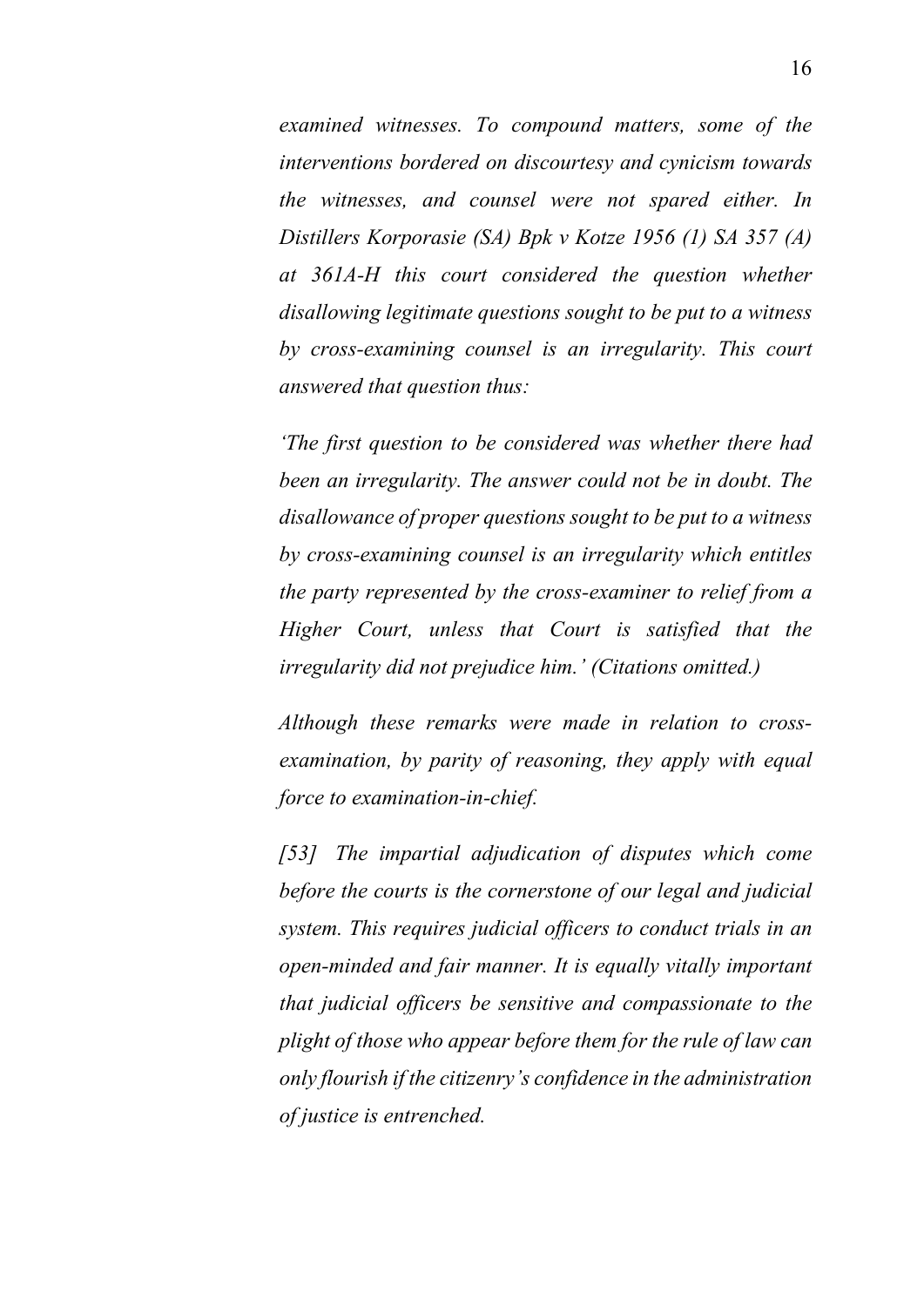*[54] The remarks of the Constitutional Court, although made in a different albeit related context, are apposite. The Constitutional Court said the following:*

*'…Civility and courtesy should always prevail in our courts. Litigants should leave our courts with a sense that they were given a fair opportunity to present their case. This is crucial if public confidence in the judicial system is to be maintained…'*

*Regrettably, the learned judge in the court below was seemingly oblivious to these judicial injunctions. Accordingly, it was perfectly understandable when counsel for the amicus submitted that the appellant, who had suffered primary victimisation by her former husband and secondary victimisation by the police yet again bore the brunt of tertiary victimisation during the trial."*

## 16. **The candidate's commitment to human rights, and experience with regard to the values and needs of the community:**

- 16.1. The candidate's application does not allow us to draw any conclusions about his commitment to human rights and his experience with regard to the values and needs of the community.
- 16.2. The comments made by the SCA in *Naidoo*, quoted above, raise concerns in respect of this very issue.
- 16.3. The candidate's conduct in the custody matter referred to in paragraph 12.1.2 above may also warrant further inquiry by the JSC.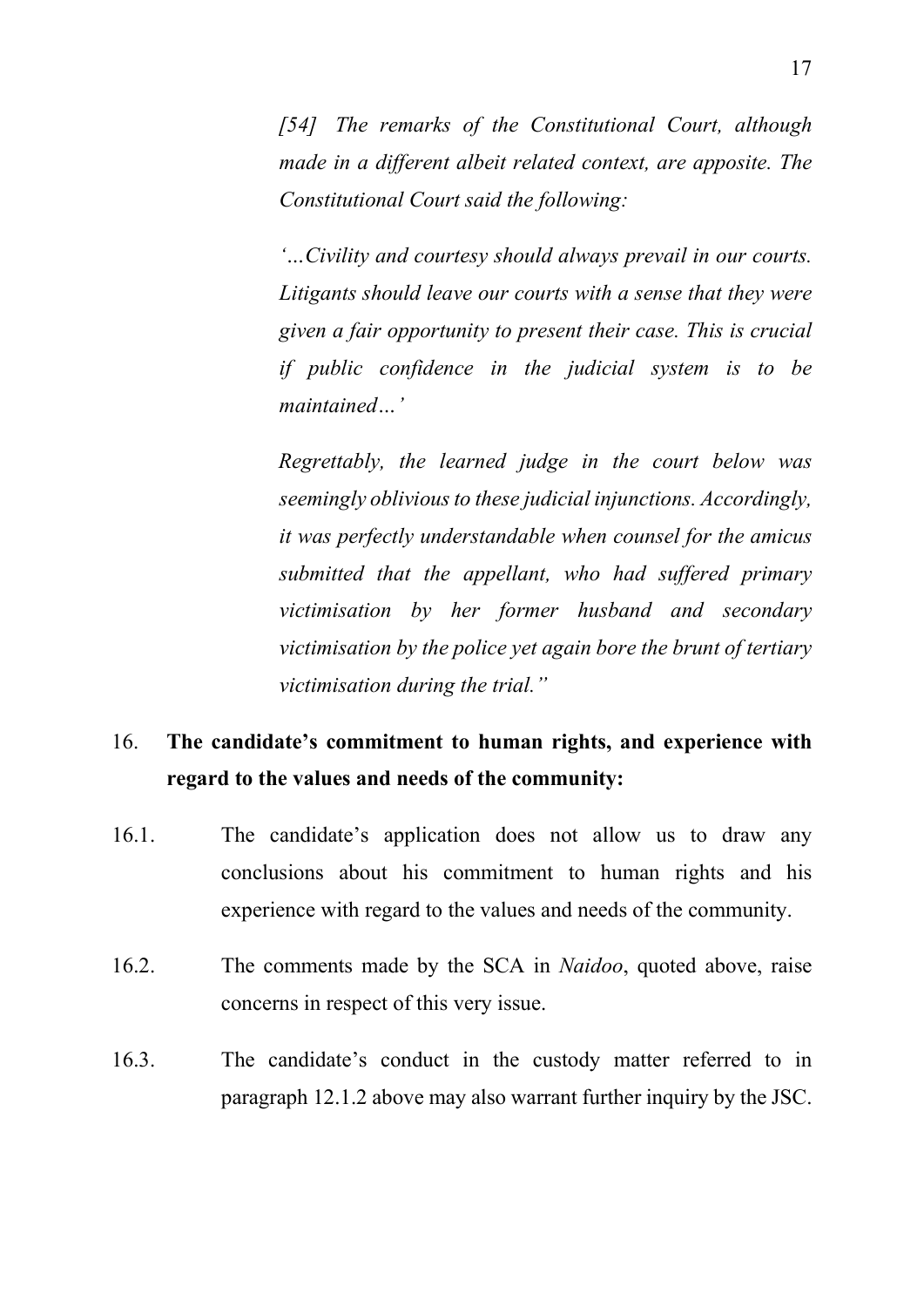### 17. **The candidate's potential:**

17.1. Given the lengthy period of time that the candidate has been in the legal profession, and the candidate's extensive experience as an acting judge, it is likely that the candidate's application displays his full legal development and potential.

## 18. **The message that the candidate's appointment would send to the community at large:**

- 18.1. There are significant indications, apparent from the candidate's own judgments and without taking account of the previous complaints concerning the candidate's temperament and conduct as an acting judge, that the candidate is not a suitable candidate for judicial appointment.
- 18.2. This view is confirmed by the severely critical comments made by the SCA in respect of the candidate's conduct in the *Naidoo* matter.
- 18.3. The fact that the plaintiff in the *Naidoo* matter was a victim of gender-based violence, who thereafter suffered tertiary victimisation during the trial of the matter, in our view counts particularly heavily against the candidate.
- 18.4. By contrast, there is nothing particularly commendable in the candidate's application or in the judgments reviewed which would counter-balance these negative attributes.
- 18.5. The message which the appointment of this candidate would send to the community, particularly the legal community, would regrettably be a negative one.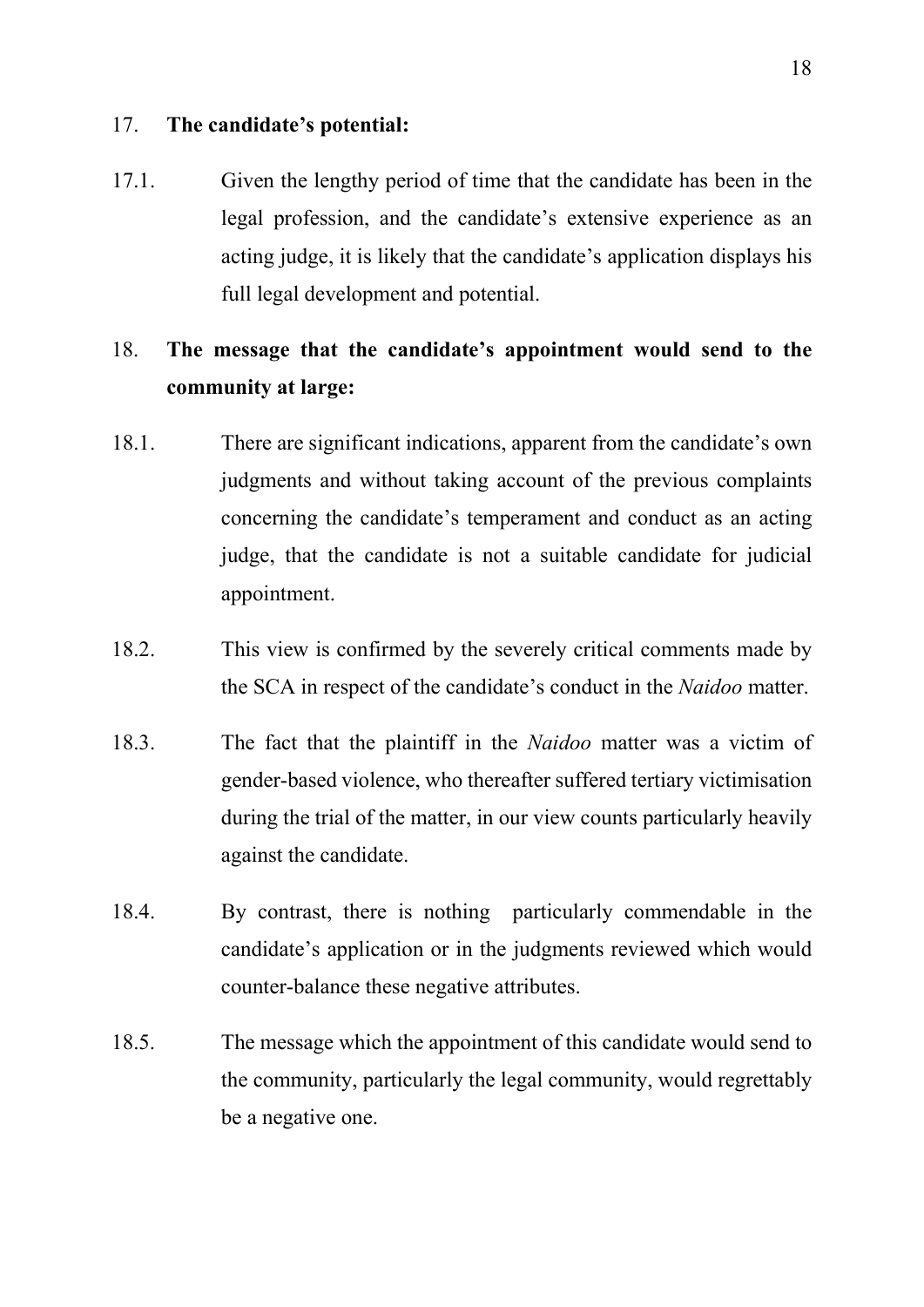### **ANNEXURE: LIST OF JUDGMENTS CONSIDERED**

#### **Reported decisions**

None noted

#### **Unreported decisions**

- *Kirsten Curtis Trust IT 318/91 and Others v Berkley Development (Pty) Ltd and Another* (2013/ 14605) [2013] ZAGPJHC 172 (12 June 2013)
- *Carrim v Louw & Heyl Attorneys* (2008 / 3831) [2013] ZAGPJHC 173 (17 July 2013)
- *Sharman and Another v Nzimande and Another* (6548/2013) [2013] ZAGPJHC 175 (18 July 2013)
- *Ramokonopi v Road Accident Fund* (2012/27618) [2013] ZAGPJHC 220 (5 September 2013)

*Moller v Bera* (26356/2011) [2013] ZAGPPHC 414 (13 November 2013)

- *Naidoo v Minister of Police and Others* (unreported judgment of the South Gauteng High Court, case no. 15245/2012 handed down on 13 November 2013)
- *Buildline Projects (PTY) LTD v JR -Stocks- Madona - Kanonibo* (A194.2013) [2013] ZAGPHC 339 (25 November 2013)
- *Buildline Projects (PTY) LTD v JR -Stocks- Madona - Kanonibo (*A194.2013) [2013] ZAGPHC 330 (25 November 2013)
- *Buildline Projects (PTY) LTD v JR-Stocks-Madona-Kanonibo* (A194/2013) [2013] ZAGPHC 329 (25 November 2013)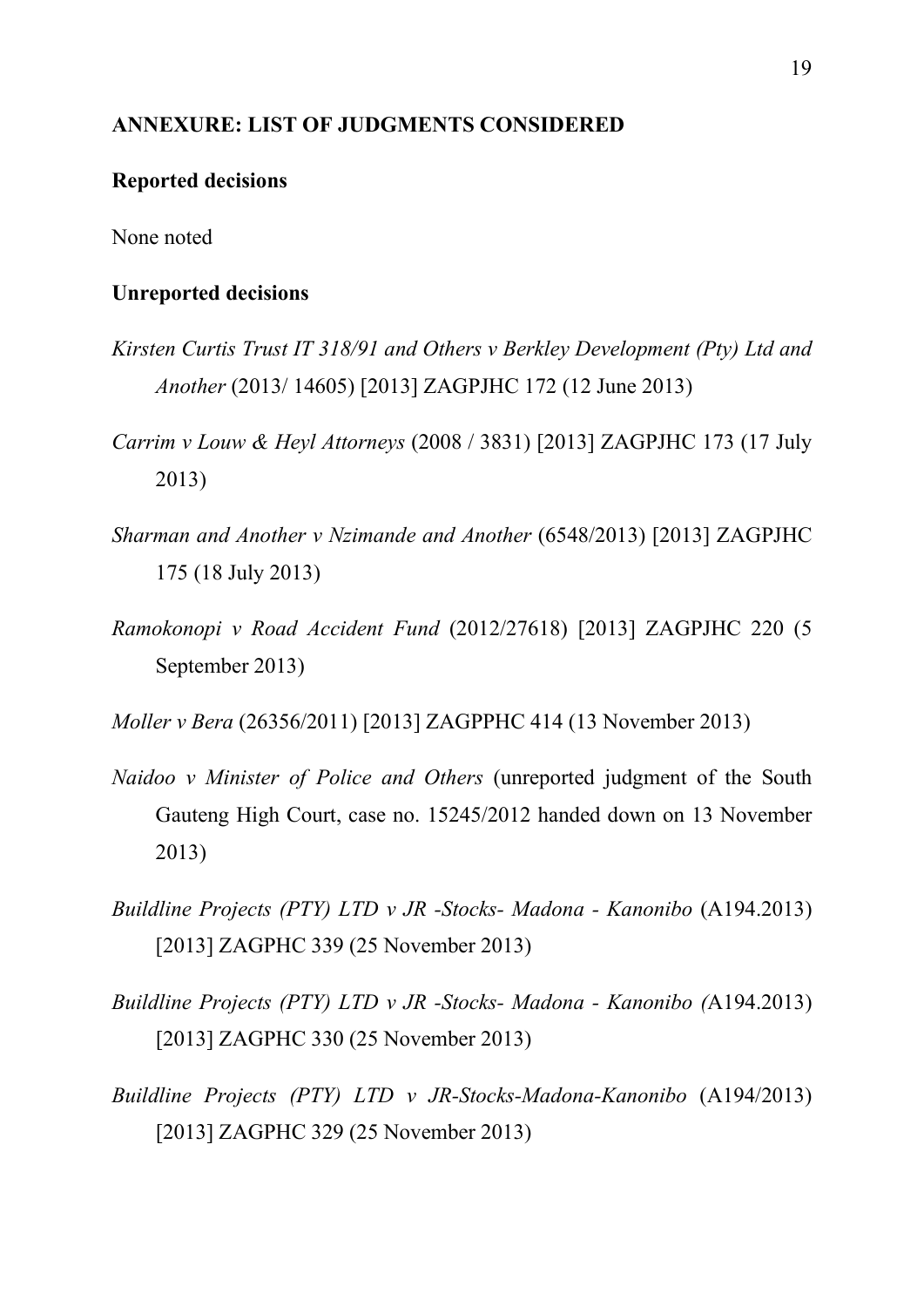- *Buildline Projects (PTY) LTD v JR -Stocks- Madona - Kanonibo* (A194.2013) [2013] ZAGPHC 8 (25 November 2013)
- *Buildline Projects (PTY) LTD v JR-Stocks-Madona-Kanonibo* (A194.2013) [2013] ZAGPPHC 341 (25 November 2013)
- *Genesis Medical Scheme v Vuyani Ngalwana N.O., The Council for Medical Schemes and Annalise Du Toit* (2639/2011) [2013] ZAGPHC 331; Pretorious C (27 November 2013)
- *Eskom Holdings Limited v Transdeco GTMH (Pty) Ltd and Another*  (16364/2013) [2014] ZAGPJHC 89 (7 March 2014)
- *Madimabe v Transdeco GTMH (Pty) Ltd and Others* (11144/2013) [2014] ZAGPJHC 96 (1 April 2014)
- *Petlane Oils (Pty) Limited v Shell South Africa (Pty) Limited and Another*  (28016/2013) [2014] ZAGPJHC 98 (1 April 2014)
- *Petlane Oils (Pty) Limited v Shell South Africa (Pty) Limited and Another*  (28016/2013) [2014] ZAGPJHC 97 (1 April 2014)
- *Mpisi Trading 74 (Pty) Limited v Member of the Executive Council for Agriculture, Rural And Social Development and Another* (43864/2012) [2014] ZAGPJHC 231 (27 June 2014)
- *Phakisaworld Fleet Solutions (Pty) Ltd v Mulalo Touring Services and Others*  (unreported judgment of the Gauteng Local Division of the High Court, case no. 2011/21217 handed down on 2 September 2014)
- *Siyathenga Properties One (Pty) Ltd v Net 1 Applied Technologies SA Ltd* (2013/ A5043) [2014] ZAGPJHC 234 (30 September 2014)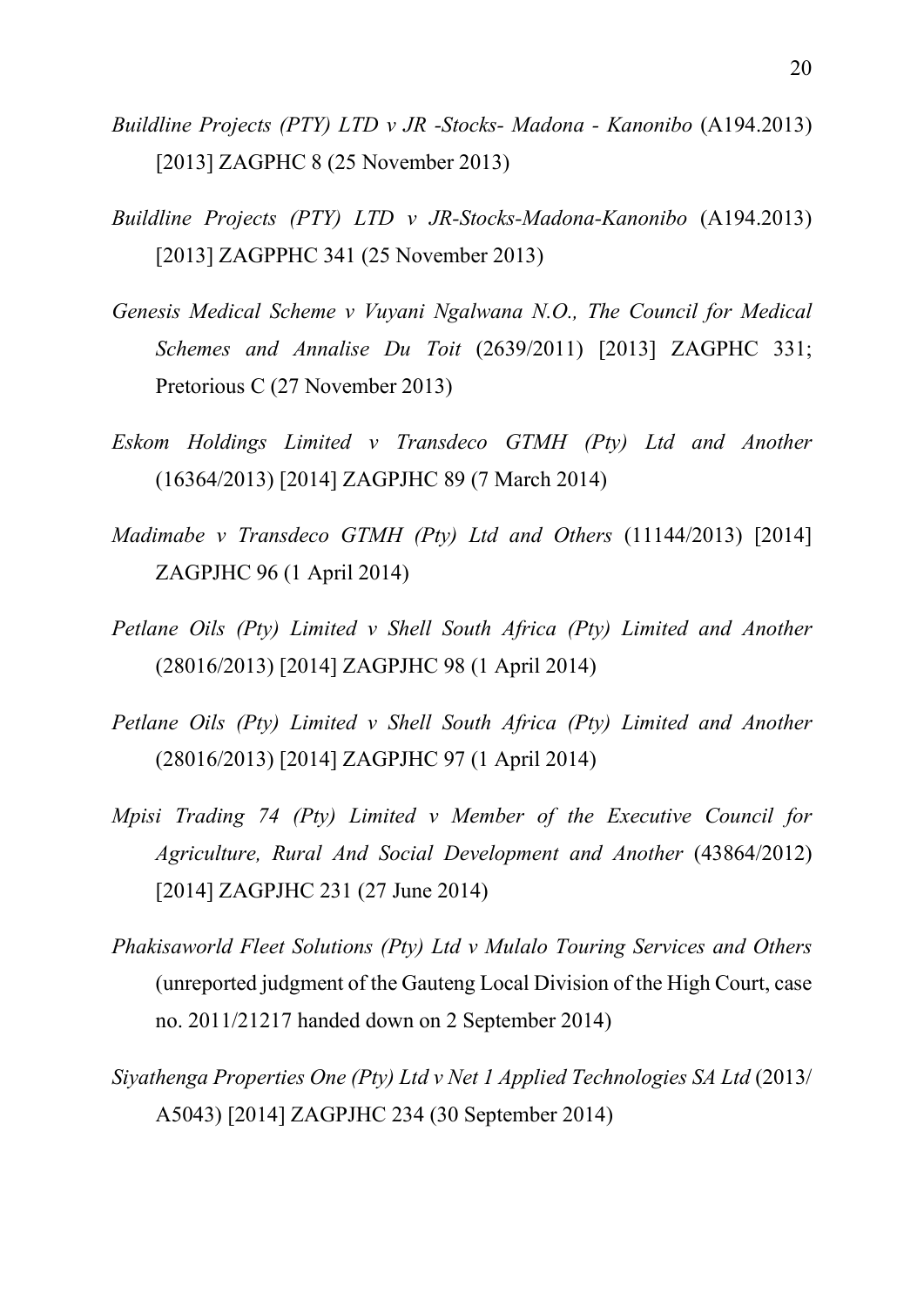- *Sheriff of the High Court, Johannesburg East v Chetty and Others; In Re: Firstrand Bank Limited T/A FNB Home Loans (Formerly First National Bank of Southern Africa Limited) v Chetty and Another (2009/3673)* [2014] ZAGPJHC 352 (27 March 2014)
- *Masindi v Road Accident Fund* (21738/2014) [2015] ZAGPJHC 118 (12 June 2015)
- *Masindi v Road Accident Fund* (21738/2014) [2015] ZAGPJHC 112 (12 June 2015)
- *Victor Manuel Rosa da Cruz v Fernando Dasilva Bernardo* (2008/15636) [2015] ZAGPJHC (unreported)
- *Kruger v Sharpe* (2009/012211) [2016] ZAGPJHC 161 (25 May 2016)
- *RFS Administrators (Pty) Ltd and Another v NFMW And Others* (19948/16) [2016] ZAGPPHC 442 (30 May 2016)
- *RFS Administrators (Pty) Ltd and Another v NFMW And Others* (19948/16) [2016] ZAGPPHC 441 (30 May 2016)
- *The Services Sector Education and Training Authority v Mtiya Dynamics (Pty) Ltd and others* (2015/15369) [2016] ZAGPJHC (unreported)
- *BDM Staffing (Pty) Limited v M A Automotive Tool & Die (Pty) Limited*  (28811/2016) [2016] ZAGPPHC 643 (27 July 2016)

*Olifant v S* (A608/2015) [2016] ZAGPPHC 667 (29 July 2016)

*Brown v Selane* (68230/2014) [2016] ZAGPPHC 1194 (22 September 2016)

*Ex Parte Matthew and Another* (41680/2016) [2016] ZAGPPHC 882 (22 September 2016)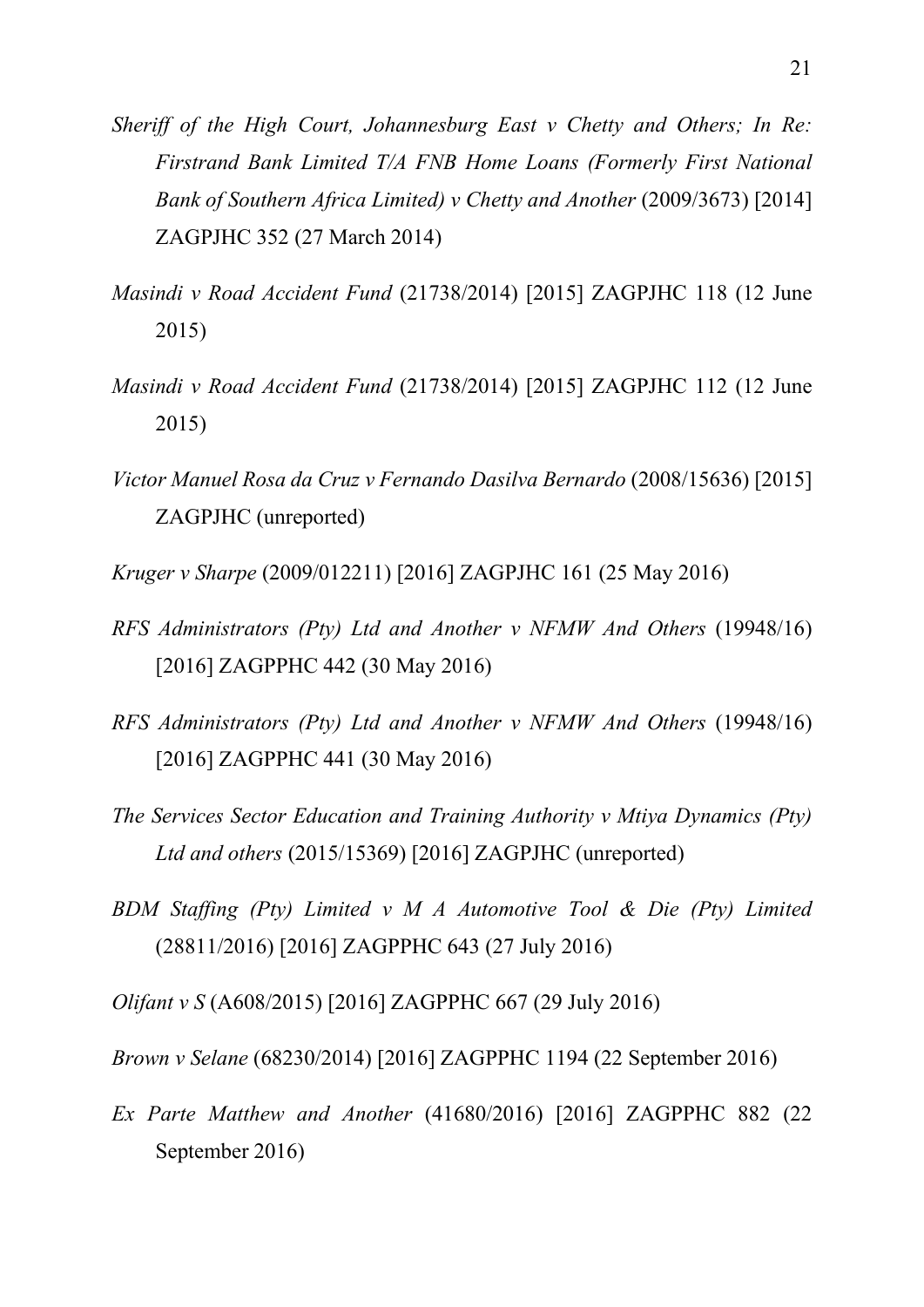- *Sheriff of the High Court, Johannesburg East v Gudsoul Events and Projects (Pty) Ltd, In re: Firstrand Bank Limited v Thindisa* (56924/2013) [2016] ZAGPPHC 1014 (30 October 2016)
- *The Sheriff of Vereeniging v Awe and Another, In re: Firstrand Bank Limited v Gaula* (40609/2012) [2016] ZAGPPHC 1013 (30 October 2016)
- *Mthombeni v S* (A752/2015) [2016] ZAGPPHC 1096 (4 November 2016) (Molefe J concurring)
- *Keweesa v S* (A902/2015) [2016] ZAGPPHC 966 (4 November 2016) (Molefe J concurring)
- *Johannes Jacobus Swart t/a JJ and Company, Building & Structural Steel Contractors v LEB Construction CC and Others* (33552/2015) [2017] ZAGPPHC 933 (14 June 2017)
- *Mokubung v Mamela Consulting and Others* (87653/2016) [2017] ZAGPPHC 462 (14 June 2017)
- *Investec Bank Limited v Van Heerden and Others* (17890/2010) [2017] ZAGPPHC 288 (14 June 2017)
- *Manamela v Du Plessis t/a Debt Safe and Others* (78244/2016) [2017] ZAGPPHC 289 (21 June 2017)
- *Nedbank Limited v Nkosi* (18884/2014) [2017] ZAGPPHC 900 (6 December 2017)

*G v G* (50192/15) [2017] ZAGPPHC 893 (6 December 2017)

*M v M* (16840/2015) [2017] ZAGPPHC 944 (15 December 2017)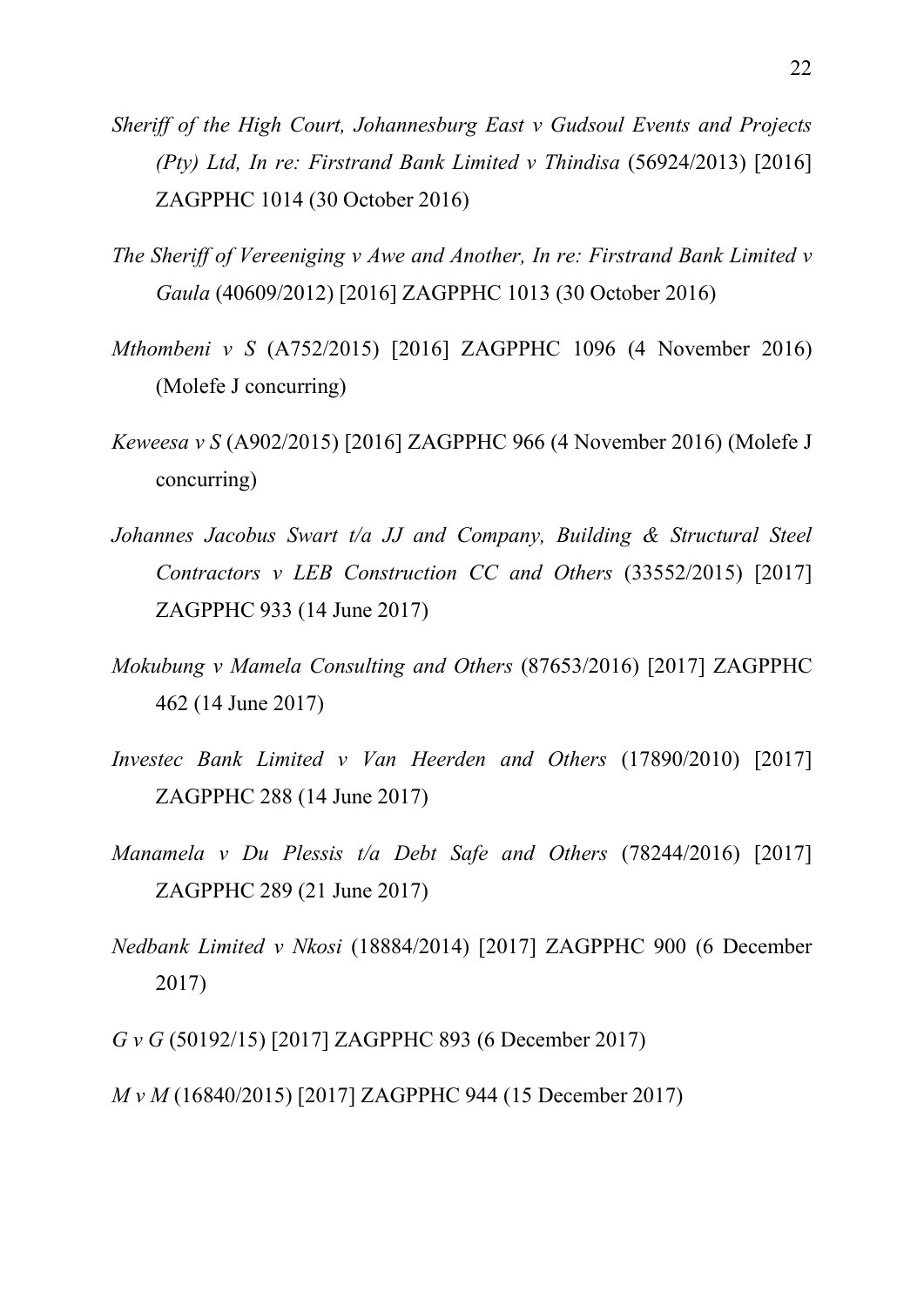- *Mokoena v Passenger Rail Agency of South Africa* (14289/14) [2019] ZAGPJHC 548 (20 September 2019)
- *Khan and Another v Road Accident Fund* (28109/2015) [2019] ZAGPJHC 549 (20 September 2019)
- *South African Legal Practice Council v Henley Mphamba* (50320/19) [2020] ZAGPPHC
- *Vilane v S* (A230/2019) [2020] ZAGPPHC 681 (28 May 2020) (Collis J concurring)
- *Jurgens Campworld (Pty) Ltd v Prestige Campworld (Pty) Ltd* (6811/2020) [2020] ZAGPPHC 659 (5 June 2020)
- *Safta Properties (Pty) Ltd and Others v Vukani Aviation (Pty) Ltd and Others*  (34072/19) [2020] ZAGPPHC 667 (17 June 2020)
- *Zwane v S (A203/19) [2020] ZAGPPHC 344* (31 July 2020) (Concurring in the judgment of Collis J)
- *Pioneer Foods (Pty) Limited v Eskom Holdings SOC Limited and Others*  (2018/16) [2020] ZAGPJHC 248 (12 October 2020)

### **Judgments upheld on appeal**

*Kganyago and Another v Unlawful Occupiers of ERF [2...] [V...]* (unreported judgment of the Gauteng High Court, further details unknown) appeal dismissed by a full bench in *Unlawful Occupiers of ERF [2...] [V...] v Kganyago and Another* (A5016/2014) [2016] ZAGPJHC 46 (31 March 2016)

## **Judgments overturned on appeal**